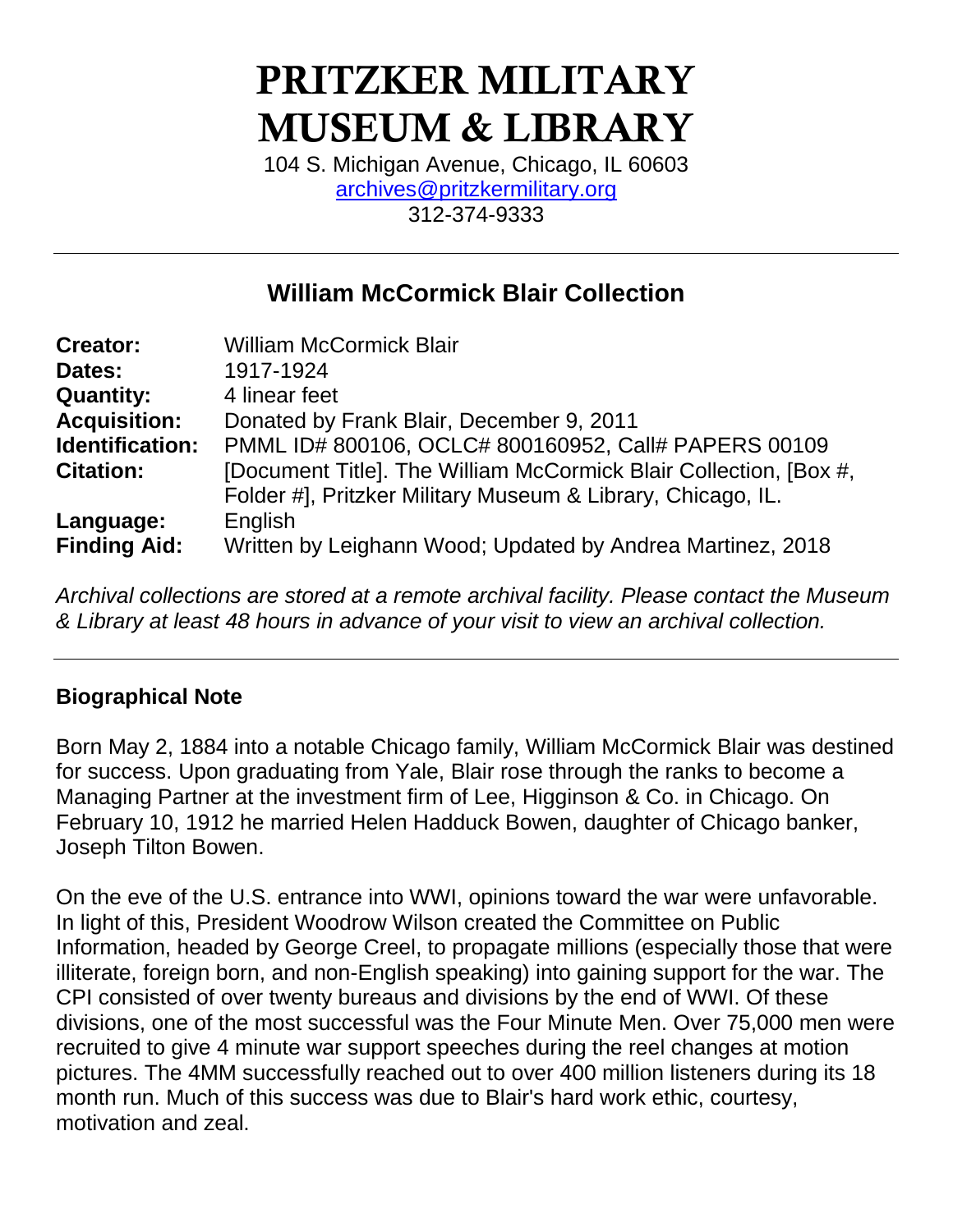On August 31, 1918, Blair officially resigned from his position as National Director of the 4MM to join the Army. Letters and telegrams poured in from all ranks of the 4MM voicing their support and wishing their friend well as he set off to train at Camp Zachary Taylor in Louisville, KY. Blair was soon sent to France and returned home unharmed a few months after the armistice was signed.

Blair died in on March 29, 1982 in Washington D.C.

## **Scope and Content of the Collection**

The William McCormick Blair Collection consists of letters, news bulletins, pamphlets, publications, newspaper clippings and photographs related to Blair's service as the National Director of the Four Minute Men, a division of the Committee on Public Information during WWI.

#### **Arrangement**

This collection is kept in the order that the creator arranged it with minor adjustments to follow best practices. It has been organized into six series:

## **Series One: Letters to the partners of Lee, Higginson & Co.**

These letters are written to the partners of Lee, Higginson & Co. about the happenings of the war.

#### **Series Two: Four Minute Men**

These bulletins and newsletters contain suggestions, tips, speeches, letters, newspaper clippings and pertinent information relating to the Committee on Public Information's agenda for the Four Minute Men throughout WWI.

## **Series Three: Army Service**

Including training manuals, pamphlets and an artillery exam.

## **Series Four: Publications**

Including booklets from the Committee on Public Information, France's Government and the Atlantic Monthly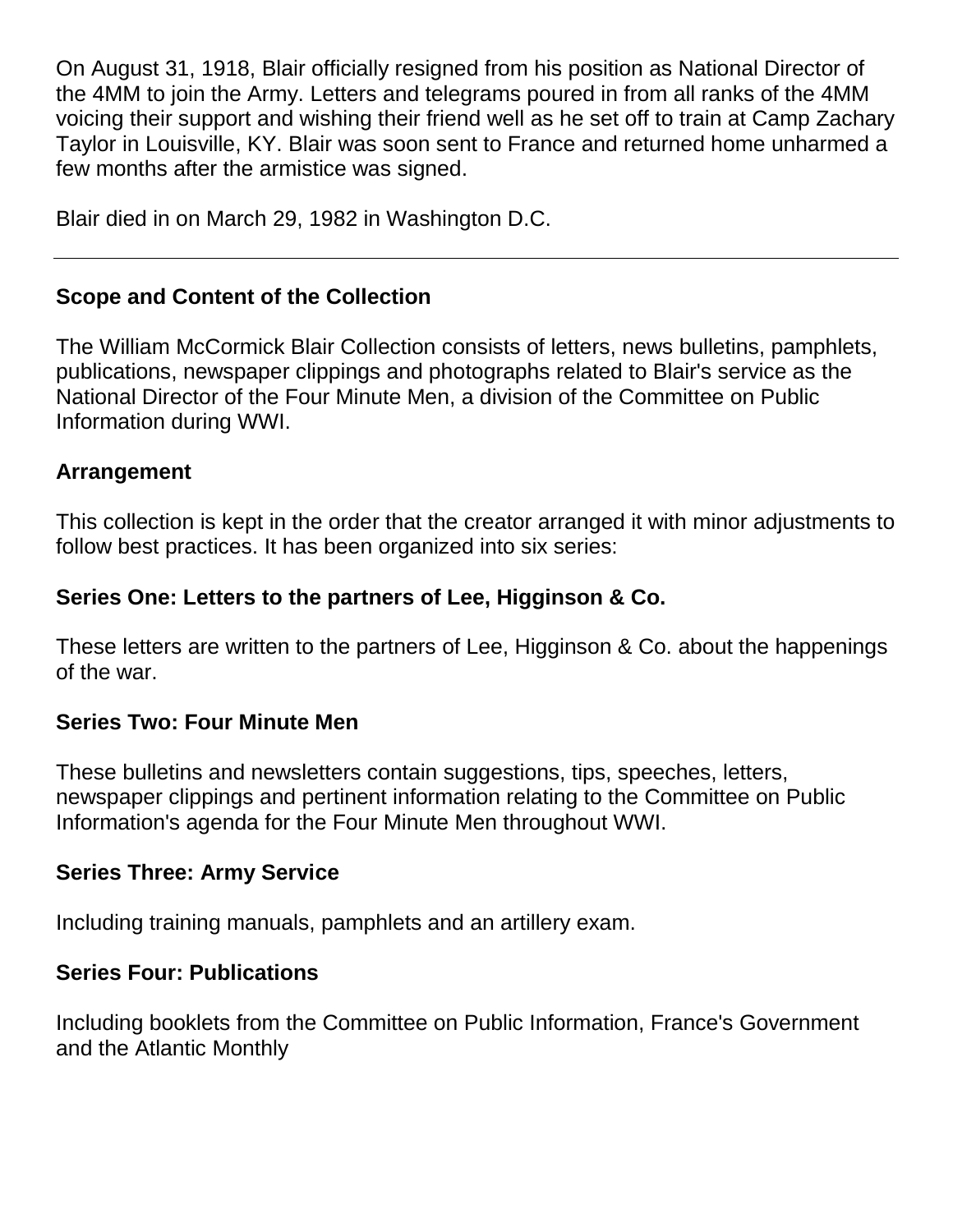#### **Series Five: Service in France**

Including booklets from the Committee on Public Information, France's Government and the Atlantic Monthly

#### **Series Six: Commemorative Photo Album**

After Blair's resignation his colleagues at the CPI made a photo album.

#### **Rights**

Copyrights held by Frank Blair were transferred to the Pritzker Military Museum & Library. All other rights are held by the author or publisher. Users assume responsibility for following copyright laws as established by US Code Title 17.

#### **Key Subjects**

This collection is indexed under the following headings in the Library's online catalog. Researchers interested in materials about related topics, persons, or places should search the catalog using these subject headings.

#### **Names**

George Creel Harvey O'Higgins Edgar Sisson Maurice Lyons Keith Evans W. Curtis Nicholson Thomas Meek Woodrow Wilson William H. Ingersoll

#### **Subjects**

Propaganda--American--1910-1920 United States. Committee on Public Information. [United States. Committee on Public Information. Division of Four Minute Men.](http://catalog.loc.gov/cgi-bin/Pwebrecon.cgi?SA=United%20States%2E%20Committee%20on%20Public%20Information%2E&SC=SUBJ&CNT=25&PID=E918WHaZXMR6lNCYMg3r8t5HBDJMX&BROWSE=3&HC=3&SID=1) [United States. Committee on Public Information. Division of Four Minute Men--](http://catalog.loc.gov/cgi-bin/Pwebrecon.cgi?SA=United%20States%2E%20Committee%20on%20Public%20Information%2E&SC=SUBJ&CNT=25&PID=E918WHaZXMR6lNCYMg3r8t5HBDJMX&BROWSE=4&HC=3&SID=1) [Periodicals.](http://catalog.loc.gov/cgi-bin/Pwebrecon.cgi?SA=United%20States%2E%20Committee%20on%20Public%20Information%2E&SC=SUBJ&CNT=25&PID=E918WHaZXMR6lNCYMg3r8t5HBDJMX&BROWSE=4&HC=3&SID=1) World War, 1914-1918. World War, 1914-1918--Social aspects--United States.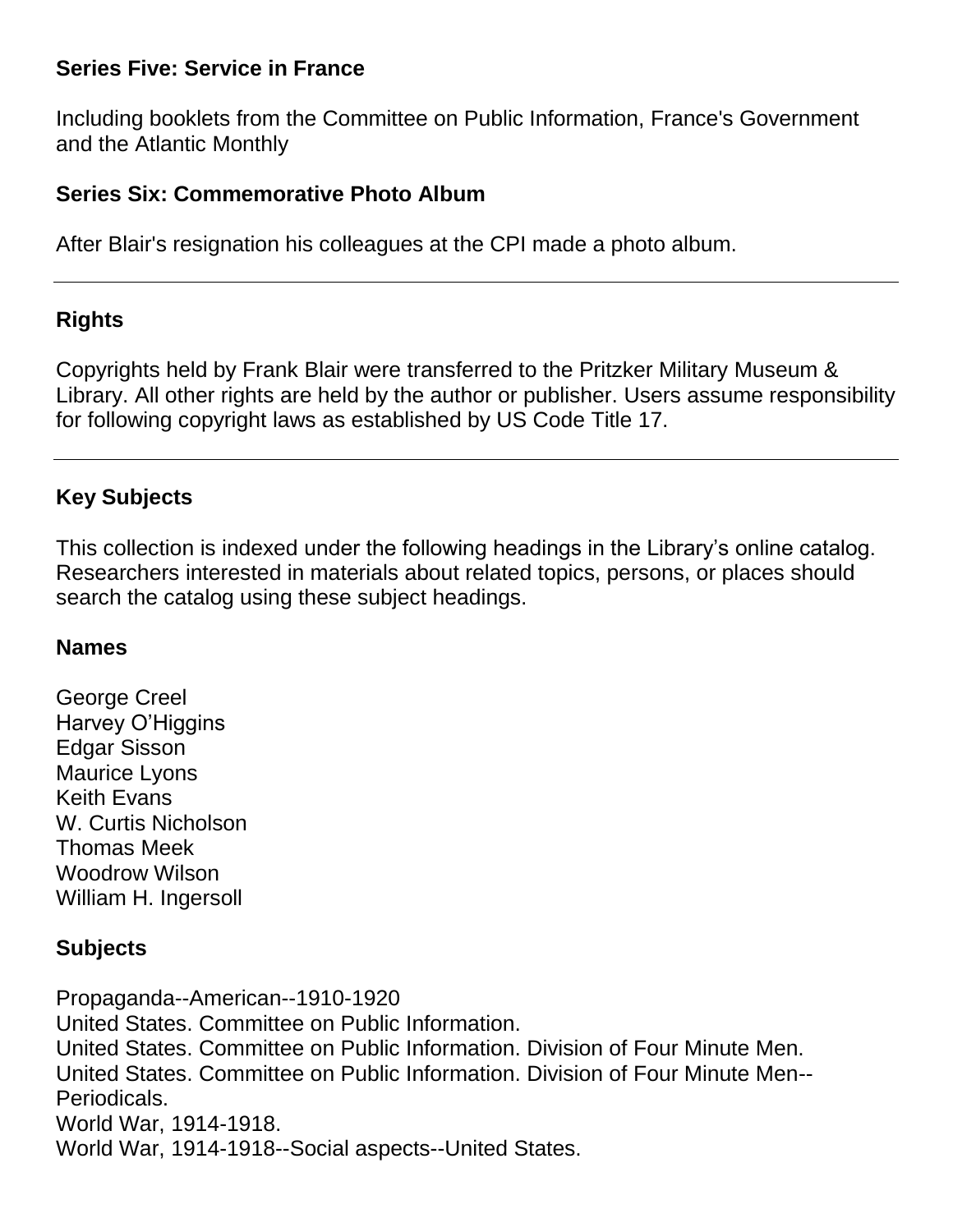# **Container List**

|   | <b>Box Folder</b> | Item ID#  | <b>Title</b>                                                                                                                 | <b>Dates</b>                      |
|---|-------------------|-----------|------------------------------------------------------------------------------------------------------------------------------|-----------------------------------|
|   |                   |           | Series One: Letters to the partners<br>of Lee, Higginson & Co.                                                               |                                   |
| 1 | 1                 |           | Letters to the partners of Lee,<br><b>Higginson &amp; Co.</b>                                                                |                                   |
|   |                   | 800106001 | Letter to partners from R. Grant, Jr.<br>regarding battle of Verdun, loss of<br>German soliders.                             | April 3, 1916                     |
|   |                   | 800106002 | Letter to partners from R.G., Jr.<br>regarding Allies preparing for great<br>offensive on the eastern and western<br>fronts. | July 27, 1916                     |
|   |                   | 800106003 | Letter to partners from R.G., Jr.<br>regarding Allies forcing the Central<br>Empires on to a defensive basis.                | April 28, 1916                    |
|   |                   | 800106004 | Letter to partners from R.G., Jr.<br>regarding Germans falling back,<br><b>Russian advances and Russian</b><br>troops.       | September 27,<br>1916             |
|   |                   | 800106005 | Letter to partners from R. G., Jr.<br>regarding Korniloff                                                                    | September 9, 1917                 |
|   |                   | 800106006 | Letter to partners from R. G., Jr.<br>regarding Cambrai attack                                                               | February 1-10,<br>1918            |
|   |                   | 800106007 | Daily log from R. G., Jr.                                                                                                    | March-April 1918                  |
|   |                   | 800106008 | Letter to partners from R. G., Jr.<br>regarding German offensive                                                             | April 28-May 5,<br>1918           |
|   |                   | 800106009 | Letter to partners regarding change<br>of events unfavoring Germany                                                          | October 25th-<br>November 6, 1918 |
|   |                   | 800106010 | Letter to partners from R. G., Jr.<br>regarding Italian disaster                                                             | November 7, 1917                  |
|   |                   | 800106011 | Letter to partners from R. G., Jr.<br>regarding end of war                                                                   | December 25-<br>January 1, 1919   |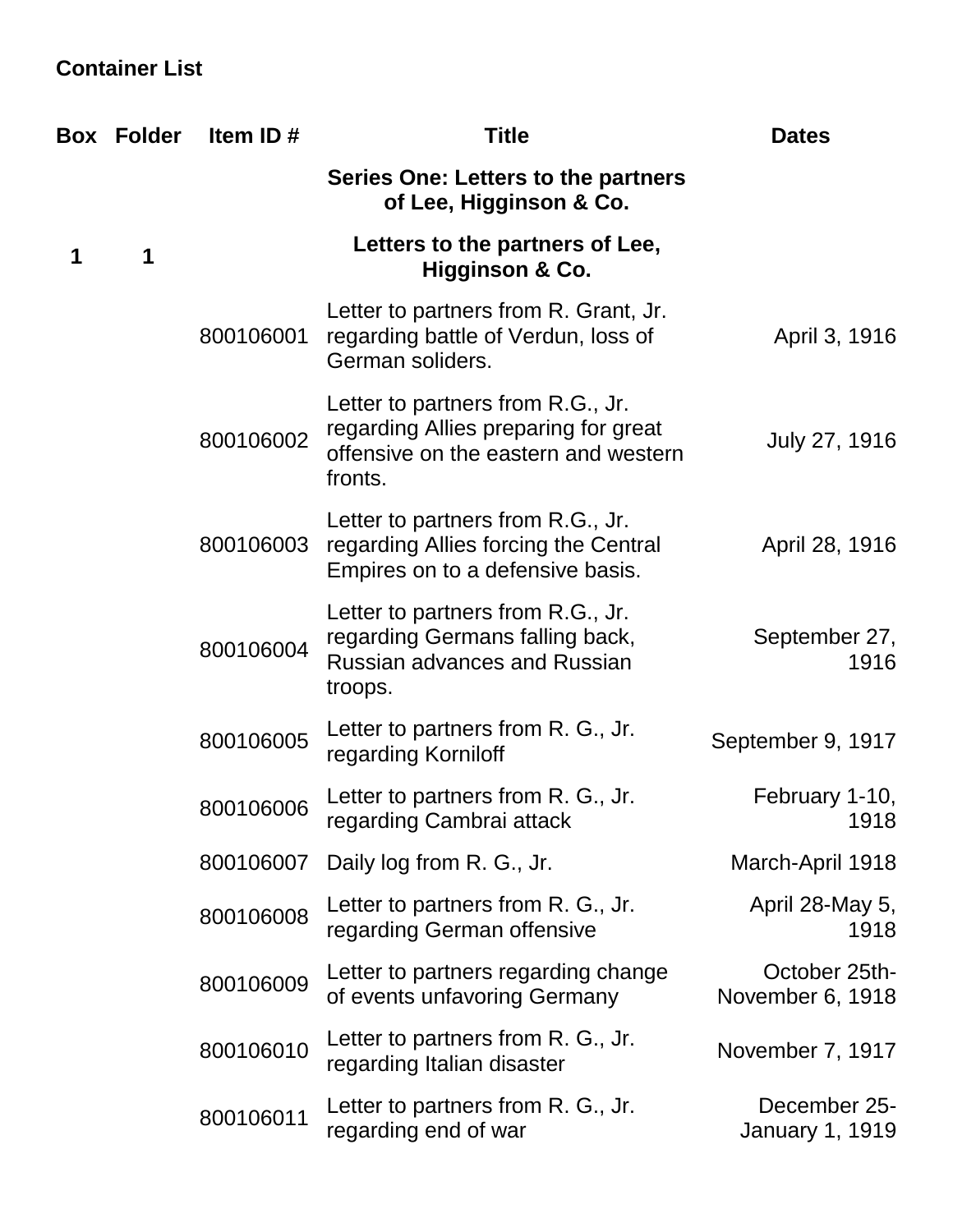#### **Series Two : Four Minute Men Anthology (first set in chronological order)**

## **Four Minute Men Anthology (Folder 1 of 3)**

| 800106012 | "General Suggestions to Speakers" 4<br>Minute Men, Bulletin No. 1                           | May 22, 1917    |
|-----------|---------------------------------------------------------------------------------------------|-----------------|
| 800106013 | "The Liberty Loan" 4 Minute Men                                                             | May 22, 1917    |
| 800106014 | Bulletin No. 4, 4 Minute Men                                                                | June 8, 1917    |
| 800106015 | "The Liberty Loan" 4 Minute Men,<br><b>Bulletin No. 3</b>                                   | June 9, 1917    |
| 800106016 | "Red Cross Week Campaign" 4<br>Minute Men, Bulletin No. 5                                   | June 14, 1917   |
| 800106017 | "Red Cross Week Campaign" 4<br>Minute Men, Bulletin No. 6                                   | June 16, 1917   |
| 800106018 | "Preliminary Bulletin on Food<br>Conservation" 4 Minute Men, Bulletin<br>No. 8 (two copies) | June 25, 1917   |
| 800106019 | "Food Conservation" 4 Minute Men,<br><b>Bulletin No. 9</b>                                  | June 26, 1917   |
| 800106020 | "Food Conservation Week" 4 Minute<br>Men, Bulletin No. 10                                   | July 8, 1917    |
| 800106021 | "Why We Are Fighting" 4 Minute<br>Men, Bulletin No. 11                                      | July 23, 1917   |
| 800106022 | Division of Four-Minute Men,<br><b>General Bulletin No. 7</b>                               | July 25, 1917   |
| 800106023 | "The Nation in Arms" 4 Minute Men,<br>Bulletin No. 12                                       | August 6, 1917  |
| 800106024 | "The Importance of Speed in All Our<br>War Activities" 4 Minute Men,<br>Bulletin No. 13     | August 20, 1917 |
| 800106025 | "What Our Enemy Really Is" 4<br>Minute Men, Bulletin No. 14                                 | August 27, 1917 |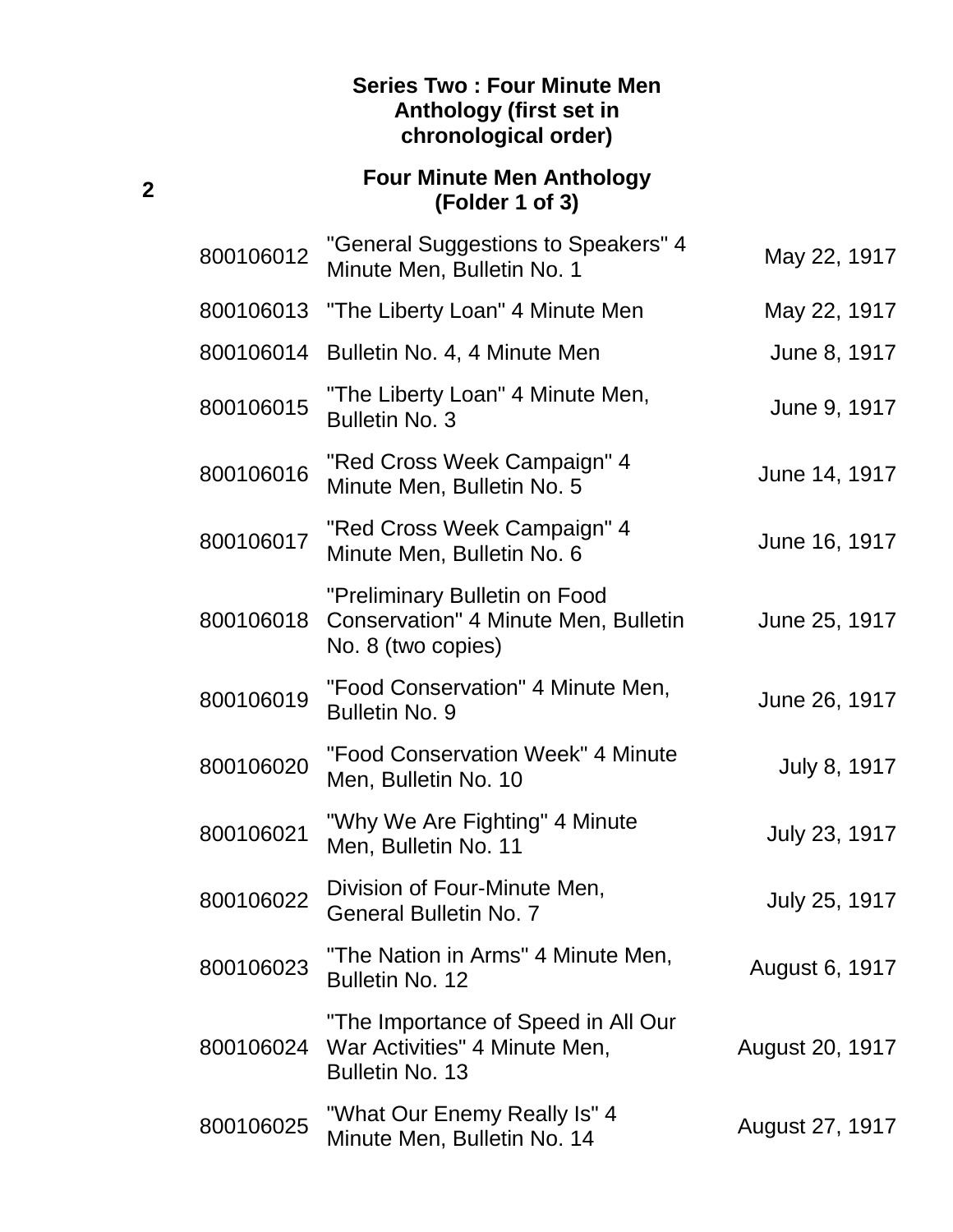| 800106026 | "Unmasking German Propoganda" 4<br>Minute Men, Bulletin No. 15                                                            | August 27, 1917         |
|-----------|---------------------------------------------------------------------------------------------------------------------------|-------------------------|
| 800106027 | "Onward to Victory" 4 Minute Men,<br>Bulletin No. 16                                                                      | September 24,<br>1917   |
| 800106028 | "The Second Liberty Loan of 1917" 4<br>Minute Men, Bulletin No. 17                                                        | October 8, 1917         |
| 800106029 | "Supplement to Bulletin No. 17 on<br>the Second Liberty Loan of 1917" 4<br>Minute Men, Supplement to Bulletin<br>No. 17   | October 20, 1917        |
| 800106030 | "Food Pledge Week" 4 Minute Men,<br><b>Bulletin No. 18</b>                                                                | October 29, 1917        |
| 800106031 | "Supplement No. 18a to Food-<br>Pledge Week Bulletin No. 18" 4<br>Minute Men, Supplement 18a to<br><b>Bulletin No. 18</b> | October 29, 1917        |
| 800106032 | "Maintaining Morals and Morale" 4<br>Minute Men, Bulletin No. 19                                                          | November 12,<br>1917    |
| 800106033 | "Purpose and Plan of the Four<br>Minute Men" 4 Minute Men, General<br><b>Bulletin No. 7a</b>                              | November 25,<br>1917    |
| 800106034 | "Carrying the Message" 4 Minute<br>Men, Bulletin No. 20                                                                   | November 26,<br>1917    |
| 800106035 | "Supplement No. 20-b, The<br>American Red Cross" 4 Minute Men,<br>Bulletin No. 20-b                                       | December 17,<br>1917    |
| 800106036 | "Why We Are Fighting" 4 Minute<br>Men, Army Bulletin No. 1                                                                | <b>January 2, 1918</b>  |
| 800106037 | "W.S.S." 4 Minute Men, Bulletin No.<br>21                                                                                 | <b>January 2, 1918</b>  |
| 800106038 | "The Man of the Hour--The<br>Shipbuilder" 4 Minute Men, Bulletin<br>No. 22                                                | January 28, 1918        |
| 800106039 | "Insurance For Soldiers and Sailors"<br>4 Minute Men, Army Bulletin No. 2                                                 | <b>February 1, 1918</b> |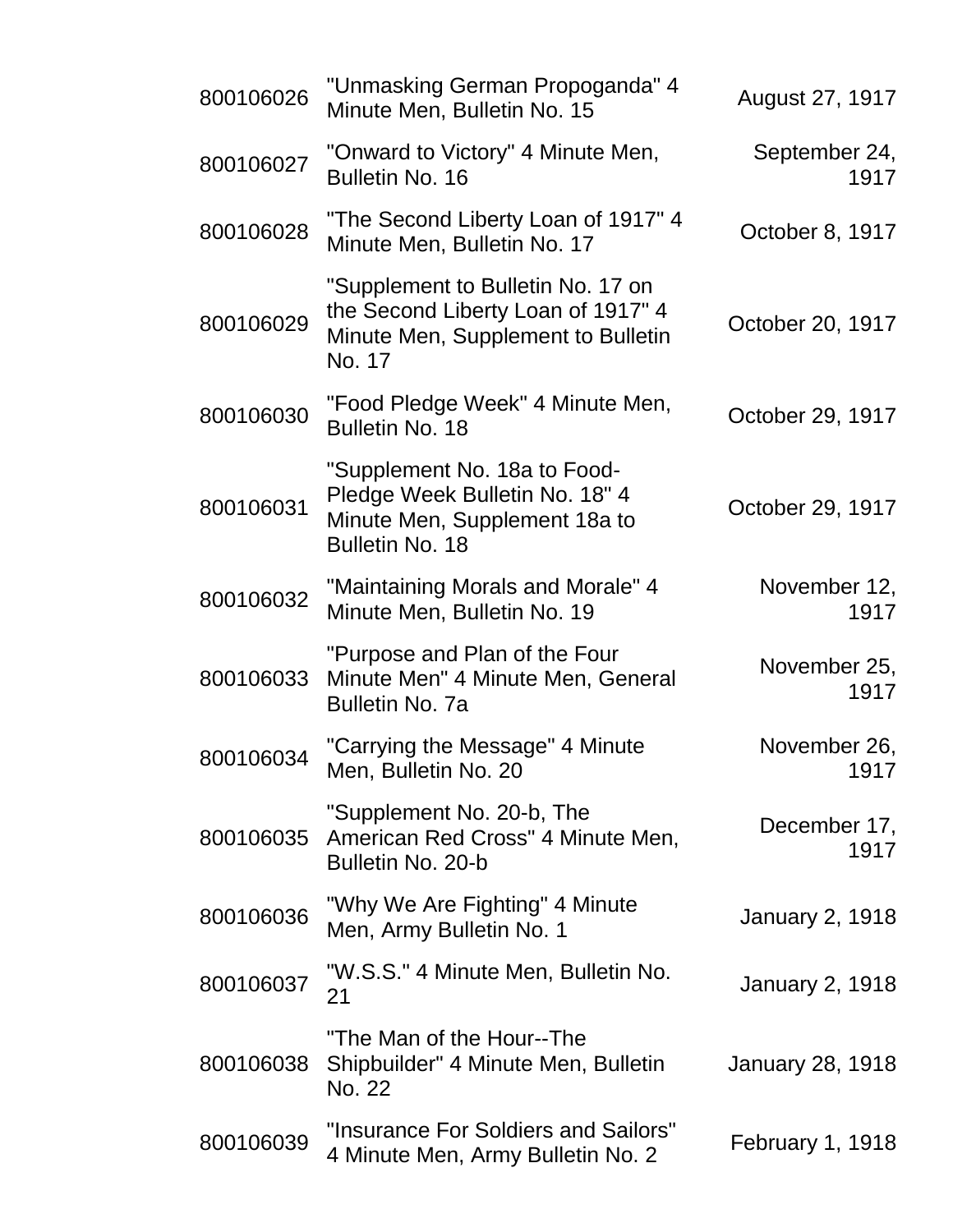| 800106040 | "'Eyes' For the Navy" 4 Minute Men,<br>Bulletin No. 23                                             | February 11, 1918 |
|-----------|----------------------------------------------------------------------------------------------------|-------------------|
| 800106041 | "Lincoln's Gettysburg Address" 4<br>Minute Men, Bulletin No. 25                                    | February 12, 1918 |
| 800106042 | "The Danger to Democracy" 4 Minute<br>Men, Bulletin No. 24                                         | February 18, 1918 |
| 800106043 | "The Junior Four Minute Men War<br>Savings Contest" 4 Minute Men,<br>School Bulletin No. 1         | March 11, 1918    |
| 800106044 | "The Income Tax" 4 Minute Men,<br><b>Bulletin No. 26</b>                                           | March 11, 1918    |
| 800106045 | "Farm and Garden" 4 Minute Men,<br>Bulletin No. 27                                                 | March 25, 1918    |
| 800106046 | "President Wilson to the Motion<br>Picture Theatres" 4 Minute Men,<br><b>Bulletin No. 28</b>       | March 31, 1918    |
| 800106047 | "Back of the Trenches" 4 Minute<br>Men, Army Bulletin No. 3                                        | April 6, 1918     |
| 800106048 | "The Junior Four Minute Men Liberty<br>Loan Contest" 4 Minute Men, School<br><b>Bulletin No. 2</b> | April 6, 1918     |
| 800106049 | "The Third Liberty Loan" 4 Minute<br>Men, Bulletin No. 29                                          | April 6, 1918     |
| 800106050 | "The Red Cross War Fund" 4 Minute<br>Men, Bulletin No. 30                                          | May 13, 1918      |
| 800106051 | "Danger to America" 4 Minute Men,<br><b>Bulletin No. 31</b>                                        | May 27, 1918      |
| 800106052 | "War Savings Campaign" 4 Minute<br>Men, Bulletin No. 32                                            | June 24, 1918     |
| 800106053 | "Four Minute Men News" 4 Minute<br>Men, Edition D                                                  | June 29, 1918     |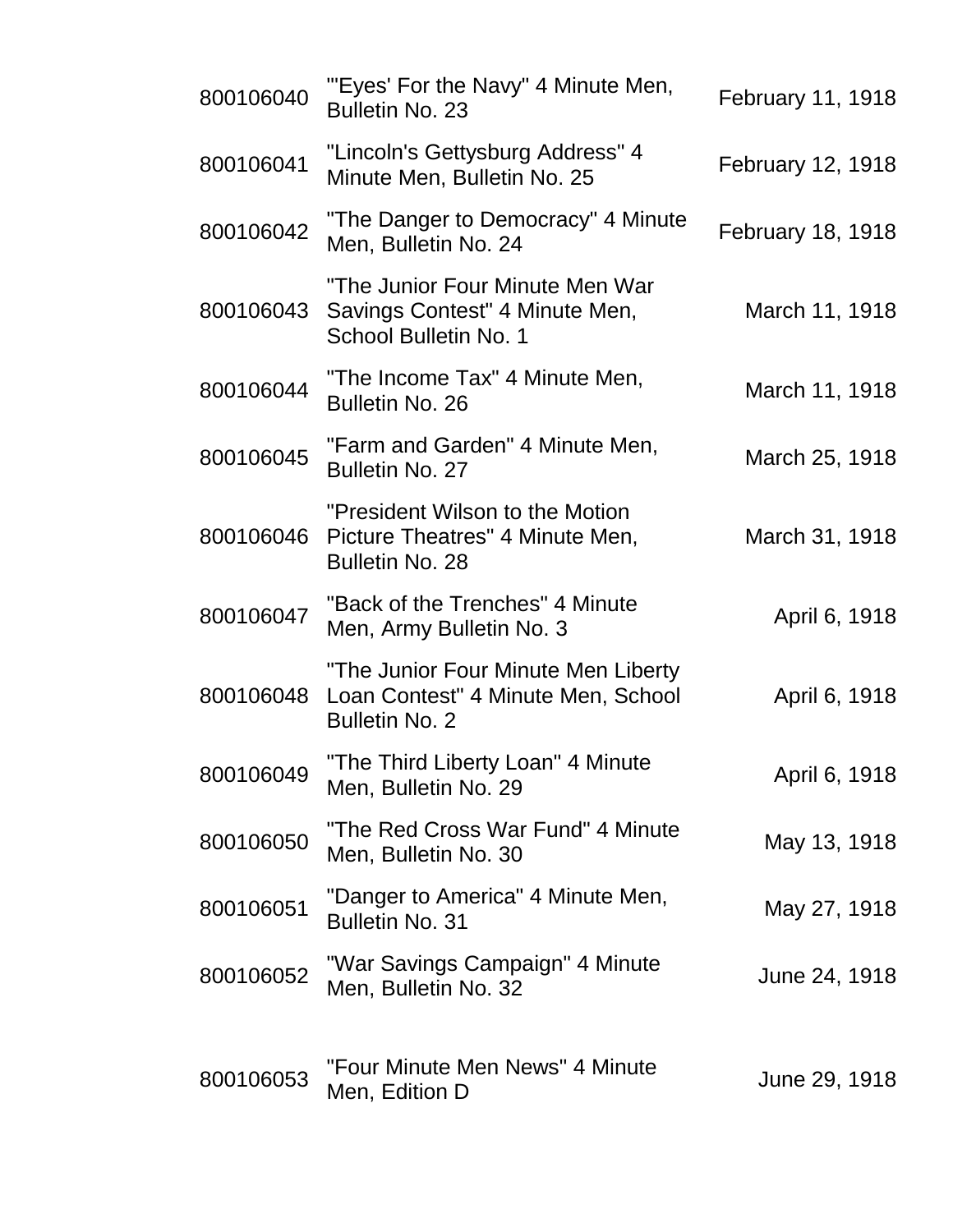#### **Four Minute Men Anthology (Folder 2 of 3)**

| 800106054 | "The Meaning of America" 4 Minute<br>Men, Bulletin No. 33                                                     | June 29, 1918          |
|-----------|---------------------------------------------------------------------------------------------------------------|------------------------|
| 800106055 | "Four Minute Message from<br>President Wilson" 4 Minute Men,<br>Bulletin No. 33a                              | July 4, 1918           |
| 800106056 | "Mobilizing America's Man Power" 4<br>Minute Men, Bulletin No. 34                                             | July 29, 1918          |
| 800106057 | "Register!" 4 Minute Men, Bulletin<br>No. 37                                                                  | August 21, 1918        |
| 800106058 | "'Where Did You Get Your Facts?'" 4<br>Minute Men, Bulletin No. 35                                            | August 26, 1918        |
| 800106059 | "Certificates to Theatre Members" 4<br>Minute Men, Bulletin No. 36 (two<br>copies)                            | September 9, 1918      |
| 800106060 | "Four Minute Singing" 4 Minute Men,<br>Bulletin No. 38 (two copies)                                           | September 10,<br>1918  |
| 800106061 | "Fourth Liberty Loan" 4 Minute Men,<br>Bulletin No. 39                                                        | Septemeber 12,<br>1918 |
| 800106062 | "The Junior Four Minute Men Liberty<br>Loan Contest" 4 Minute Men, School<br><b>Bulletin No. 2</b>            | September 28,<br>1918  |
| 800106063 | "Four Minute Men News" 4 Minute<br>Men, Edition E                                                             | October 1, 1918        |
| 800106064 | "Food Program for 1919" 4 Minute<br>Men, Bulletin No. 40                                                      | October 10, 1918       |
| 800106065 | "Fire Prevention" 4 Minute Men,<br>Bulletin No. 41                                                            | October 15, 1918       |
| 800106066 | "United War Work Campaign" 4<br>Minute Men, Bulletin No. 42                                                   | October 21, 1918       |
| 800106067 | "The Junior Four Minute Men, Red<br>Cross Christmas Roll Call Contest" 4<br>Minute Men, School Bulletin No. 4 | November 15,<br>1918   |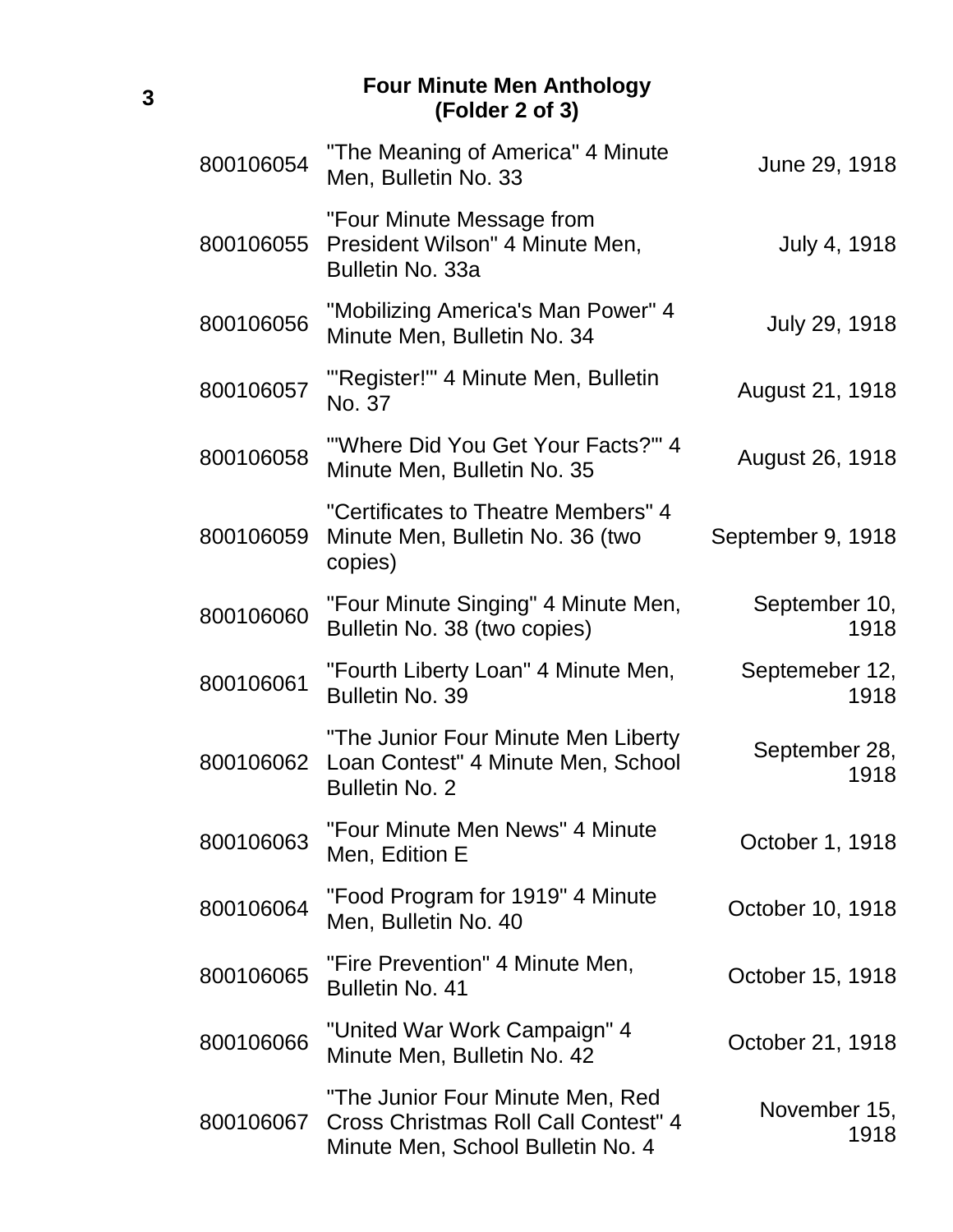|   | 800106068 | "What Have We Won?" 4 Minute<br>Men, Bulletin No. 44                                   | November 25,<br>1918 |
|---|-----------|----------------------------------------------------------------------------------------|----------------------|
| 4 |           | <b>Four Minute Men Anthology</b><br>(Folder 3 of 3)                                    |                      |
|   | 800106069 | "Red Cross Christmas Roll Call" 4<br>Minute Men, Bulletin No. 45                       | December 1, 1918     |
|   | 800106070 | "Red Cross Home Service" 4 Minute<br>Men, Bulletin No. 43                              | December 7, 1918     |
|   | 800106071 | "A Tribute to the Allies" 4 Minute<br>Men, Bulletin No. 46                             | December 24,<br>1918 |
|   | 800106072 | "Four Minute Men News" 4 Minute<br>Men, Edition F, Illustrated Section<br>(two copies) | December 24,<br>1918 |
|   | 800106073 | "Four Minute Men News" 4 Minute<br>Men, Edition F                                      | December 24,<br>1918 |
|   | 800106074 | "Four Minute Men News" 4 Minute<br>Men, Edition A                                      | n.d.                 |
|   | 800106075 | "Four Minute Men News" 4 Minute<br>Men, Edition B                                      | n.d.                 |
|   | 800106076 | "Four Minute Men News" 4 Minute<br>Men, News Bulletin, Edition C                       | n.d.                 |
| 5 |           | <b>Four Minute Men Anthology</b><br>(second set, original order) Folder<br>1 of $3$    |                      |
|   | 800106077 | "General Suggestions to Speakers" 4<br>Minute Men, Bulletin No. 1                      | May 22, 1917         |
|   | 800106078 | "The Liberty Loan" 4 Minute Men                                                        | May 22, 1917         |
|   | 800106079 | "The Liberty Loan" 4 Minute Men,<br><b>Bulletin No. 3</b>                              | June 9, 1917         |
|   | 800106080 | 4 Minute Men, Bulletin No. 4                                                           | June 8, 1917         |
|   | 800106081 | "Red Cross Week Campaign" 4<br>Minute Men, Bulletin No. 5                              | June 14, 1917        |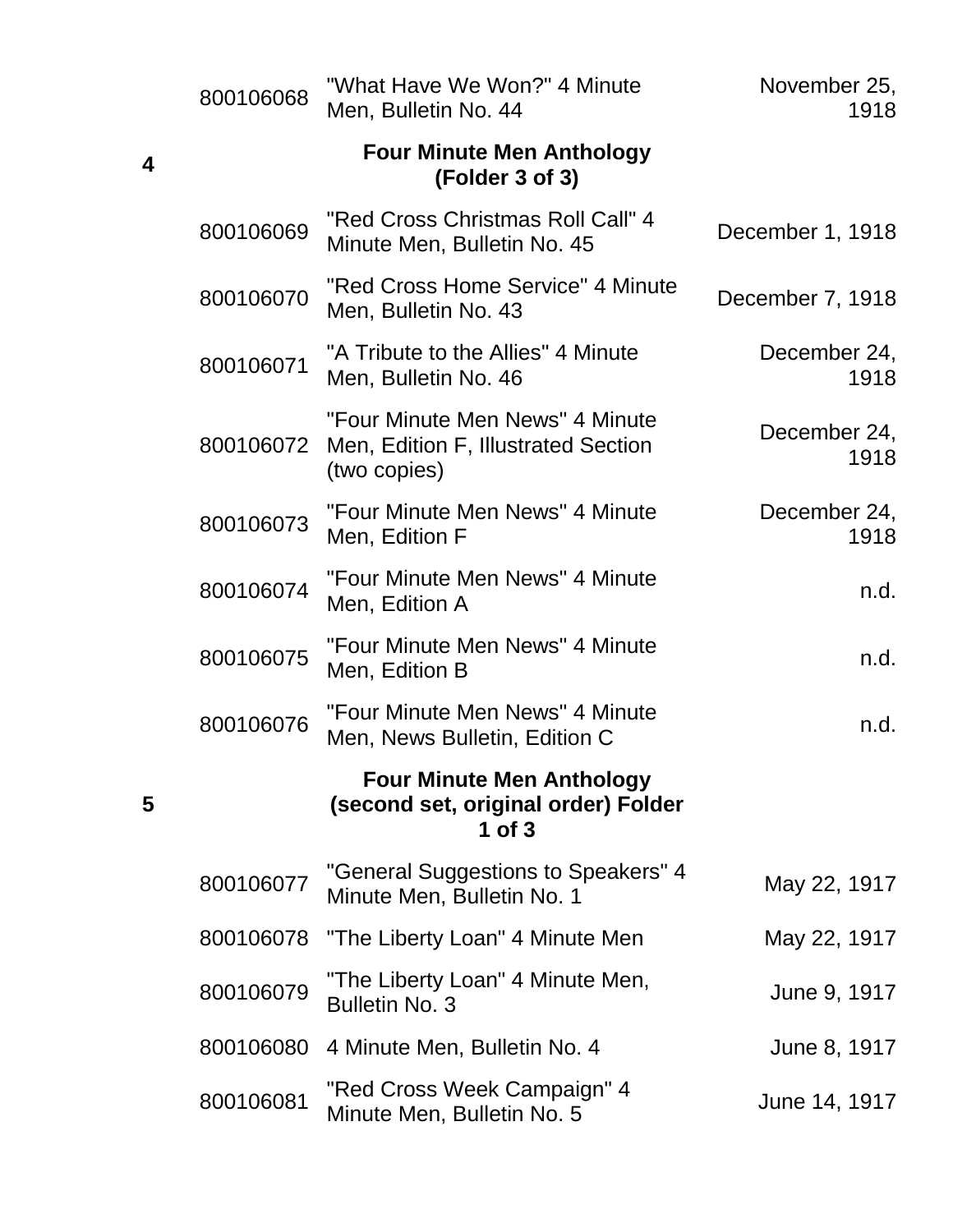| 800106082 | "Red Cross Week Campaign" 4<br>Minute Men, Bulletin No. 6                                                               | June 16, 1917         |
|-----------|-------------------------------------------------------------------------------------------------------------------------|-----------------------|
| 800106083 | "Division of Four-Minute Men" 4<br>Minute Men, General Bulletin No. 7                                                   | July 25, 1917         |
| 800106084 | "Purpose and Plan of the Four<br>Minute Men" 4 Minute Men, General<br><b>Bulletin No. 7a</b>                            | November 25,<br>1917  |
| 800106085 | "Preliminary Bulletin on Food<br>Conservation" 4 Minute Men, Bulletin<br>No. 8                                          | June 25, 1917         |
| 800106086 | "Food Conservation" 4 Minute Men,<br><b>Bulletin No. 9</b>                                                              | June 26, 1917         |
| 800106087 | "Food Conservation Week" 4 Minute<br>Men, Bulletin No. 10                                                               | July 8, 1917          |
| 800106088 | "Why We Are Fighting" 4 Minute<br>Men, Bulletin No. 11                                                                  | July 23, 1917         |
| 800106089 | "The Nation in Arms" 4 Minute Men,<br>Bulletin No. 12                                                                   | August 6, 1917        |
| 800106090 | "The Importance of Speed in All Our<br>War Activities" 4 Minute Men,<br><b>Bulletin No. 13</b>                          | August 20, 1917       |
| 800106091 | "What Our Enemy Really Is" 4<br>Minute Men, Bulletin No. 14                                                             | August 27, 1917       |
| 800106092 | "Unmasking German Propoganda" 4<br>Minute Men, Bulletin No. 15                                                          | August 27, 1917       |
| 800106093 | "Onward to Victory" 4 Minute Men,<br>Bulletin No. 16                                                                    | September 24,<br>1917 |
| 800106094 | "Supplement to Bulletin No. 17 on<br>the Second Liberty Loan of 1917" 4<br>Minute Men, Supplement to Bulletin<br>No. 17 | October 20, 1917      |
| 800106095 | "The Second Liberty Loan of 1917" 4<br>Minute Men, Bulletin No. 17                                                      | October 8, 1917       |
| 800106096 | "Food Pledge Week" 4 Minute Men,                                                                                        | October 29, 1917      |
|           |                                                                                                                         |                       |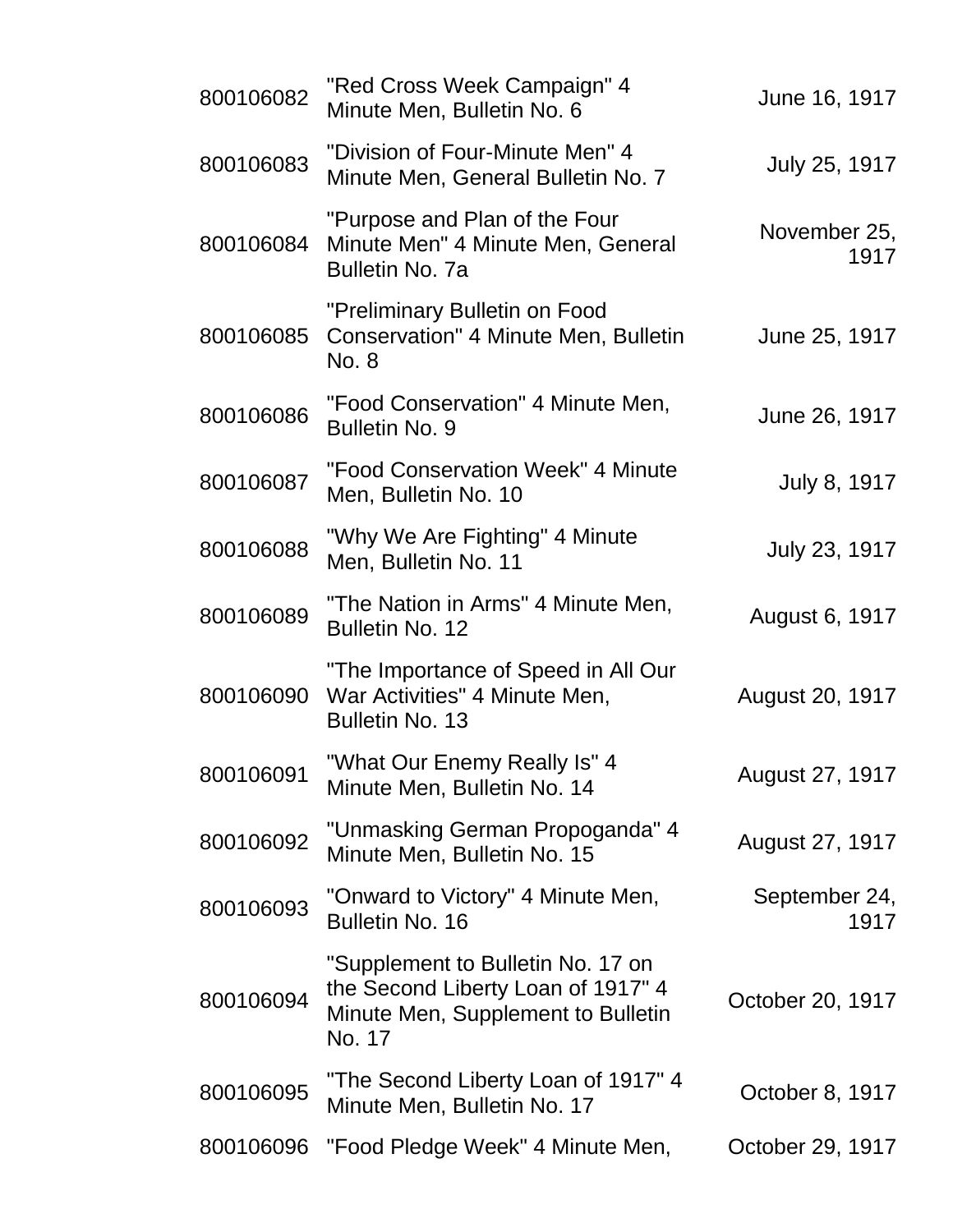Bulletin No. 18

| 800106097 | "Supplement No. 18a to Food-<br>Pledge Week Bulletin No. 18" 4<br>Minute Men, Supplement 18a to<br>Bulletin No. 18 | October 29, 1917         |
|-----------|--------------------------------------------------------------------------------------------------------------------|--------------------------|
| 800106098 | "Maintaining Morals and Morale" 4<br>Minute Men, Bulletin No. 19                                                   | November 12,<br>1917     |
| 800106099 | "Carrying the Message" 4 Minute<br>Men, Bulletin No. 20                                                            | November 26,<br>1917     |
| 800106100 | "Supplement No. 20-b, The<br>American Red Cross" 4 Minute Men,<br>Bulletin No. 20-b                                | December 17,<br>1917     |
| 800106101 | "W.S.S." 4 Minute Men, Bulletin No.<br>21                                                                          | <b>January 2, 1918</b>   |
| 800106102 | "The Man of the Hour--The<br>Shipbuilder" 4 Minute Men, Bulletin<br>No. 22                                         | January 28, 1918         |
| 800106103 | "'Eyes' For the Navy" 4 Minute Men,<br><b>Bulletin No. 23</b>                                                      | February 11, 1918        |
| 800106104 | "The Danger to Democracy" 4 Minute<br>Men, Bulletin No. 24                                                         | <b>February 18, 1918</b> |
| 800106105 | "Lincoln's Gettysburg Address" 4<br>Minute Men, Bulletin No. 25                                                    | February 12, 1918        |
| 800106106 | "The Income Tax" 4 Minute Men,<br>Bulletin No. 26                                                                  | March 11, 1918           |
| 800106107 | "Farm and Garden" 4 Minute Men,<br>Bulletin No. 27                                                                 | March 25, 1918           |
| 800106108 | "President Wilson to the Motion"<br>Picture Theatres" 4 Minute Men,<br><b>Bulletin No. 28</b>                      | March 31, 1918           |
| 800106109 | "The Third Liberty Loan" 4 Minute<br>Men, Bulletin No. 29                                                          | April 6, 1918            |
| 800106110 | "The Red Cross War Fund" 4 Minute<br>Men, Bulletin No. 30                                                          | May 13, 1918             |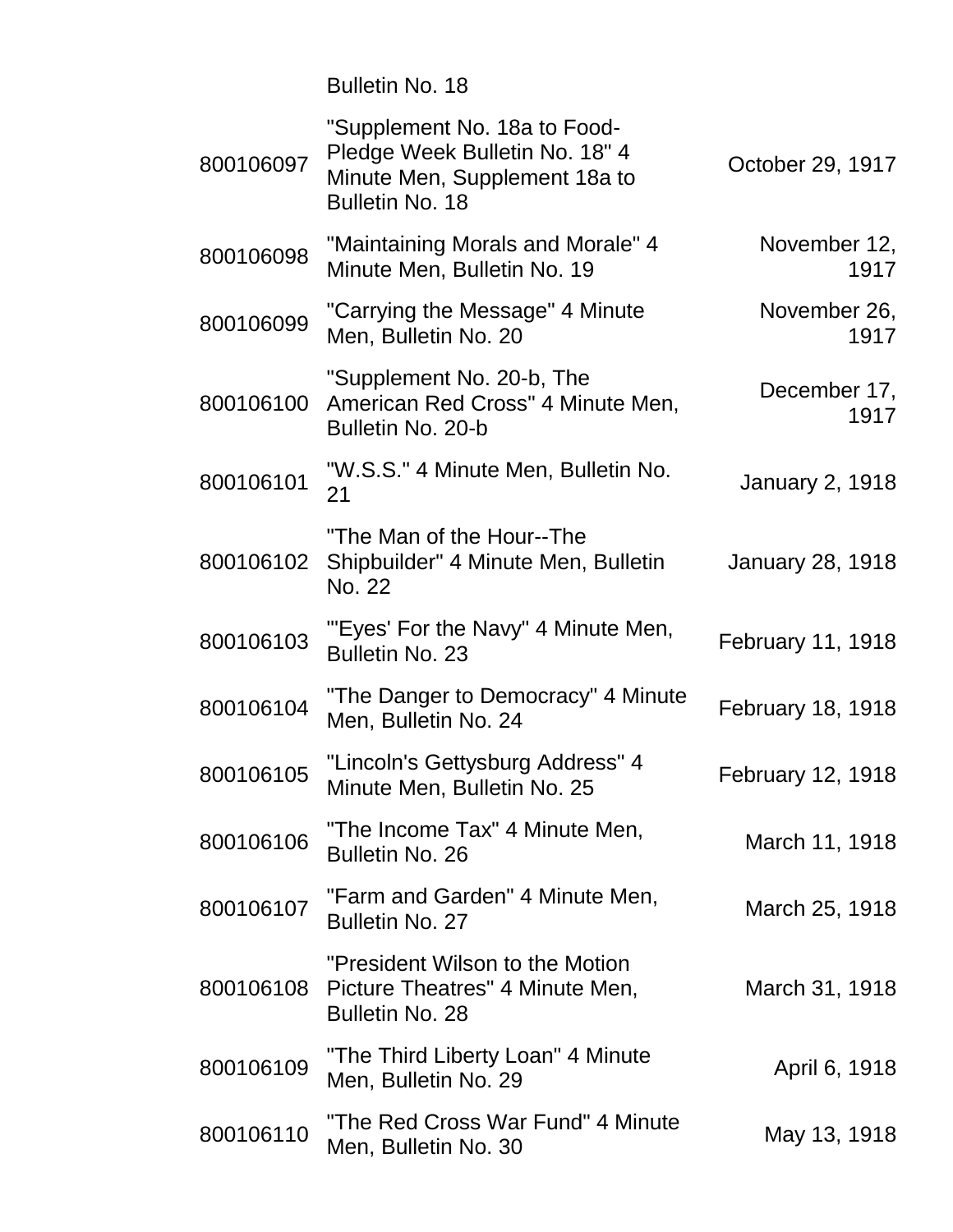| 800106111 | "Danger to America" 4 Minute Men,<br><b>Bulletin No. 31</b>                        | May 27, 1918          |
|-----------|------------------------------------------------------------------------------------|-----------------------|
| 800106112 | "War Savings Campaign" 4 Minute<br>Men, Bulletin No. 32                            | June 24, 1918         |
| 800106113 | "The Meaning of America" 4 Minute<br>Men, Bulletin No. 33                          | June 29, 1918         |
| 800106114 | "Four Minute Message from<br>President Wilson" 4 Minute Men,<br>Bulletin No. 33a   | July 4, 1918          |
|           | <b>Four Minute Men Anthology</b><br>(second set, original order) Folder<br>2 of 3  |                       |
| 800106115 | "Mobilizing America's Man Power" 4<br>Minute Men, Bulletin No. 34                  | July 29, 1918         |
| 800106116 | "Where Did You Get Your Facts?" 4<br>Minute Men, Bulletin No. 35                   | August 26, 1918       |
| 800106117 | "Certificates to Theatre Members" 4<br>Minute Men, Bulletin No. 36 (two<br>copies) | September 9, 1918     |
| 800106118 | "'Register!'" 4 Minute Men, Bulletin<br>No. 37                                     | August 21, 1918       |
| 800106119 | "Four Minute Singing" 4 Minute Men,<br>Bulletin No. 38                             | September 10,<br>1918 |
| 800106120 | "Fourth Liberty Loan" 4 Minute Men,<br><b>Bulletin No. 39</b>                      | September 12,<br>1918 |
| 800106121 | "Food Program for 1919" 4 Minute<br>Men, Bulletin No. 40                           | October 10, 1918      |
| 800106122 | "Fire Prevention" 4 Minute Men,<br><b>Bulletin No. 41</b>                          | October 15, 1918      |
| 800106123 | "United War Work Campaign" 4<br>Minute Men, Bulletin No. 42                        | October 21, 1918      |
| 800106124 | "Red Cross Home Service" 4 Minute<br>Men, Bulletin No. 43                          | December 7, 1918      |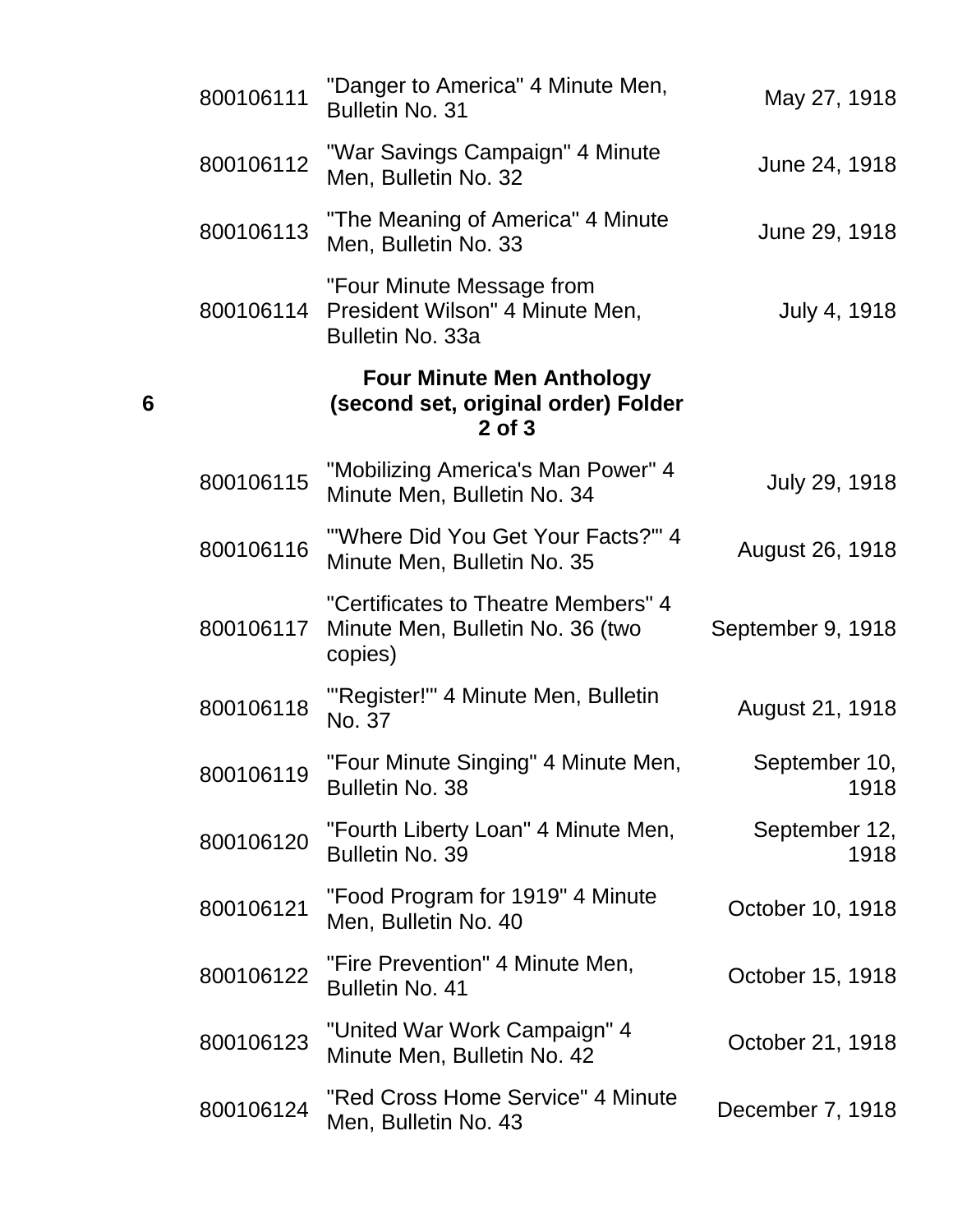| November 25,<br>1918    | "What Have We Won?" 4 Minute<br>Men, Bulletin No. 44                                       | 800106125 |
|-------------------------|--------------------------------------------------------------------------------------------|-----------|
| December 1, 1918        | "Red Cross Christmas Roll Call" 4<br>Minute Men, Bulletin No. 45                           | 800106126 |
| December 24,<br>1918    | "A Tribute to the Allies" 4 Minute<br>Men, Bulletin No. 46                                 | 800106127 |
| n.d.                    | "Four Minute Men News" 4 Minute<br>Men, Edition A                                          | 800106128 |
|                         | <b>Four Minute Men Anthology</b><br>(second set, original order) Folder<br>3 of 3          |           |
| n.d.                    | "Four Minute Men News" 4 Minute<br>Men, Edition B                                          | 800106129 |
| n.d.                    | "Four Minute Men News" 4 Minute<br>Men, News Bulletin, Edition C                           | 800106130 |
| n.d.                    | "Four Minute Men News" 4 Minute<br>Men, Edition D                                          | 800106131 |
| October 1, 1918         | "Four Minute Men News" 4 Minute<br>Men, Edition E                                          | 800106132 |
| December 24,<br>1918    | "Four Minute Men News" 4 Minute<br>Men, Edition F, Illustrated Section                     | 800106133 |
| December 24,<br>1918    | "Four Minute Men News: Historical<br>Number" Edition F                                     | 800106134 |
| <b>January 2, 1918</b>  | "Why We Are Fighting" 4 Minute<br>Men, Army Bulletin No. 1                                 | 800106135 |
| <b>February 1, 1918</b> | "Insurance For Soldiers and Sailors"<br>4 Minute Men, Army Bulletin No. 2                  | 800106136 |
| April 6, 1918           | "Back of the Trenches" 4 Minute<br>Men, Army Bulletin No. 3                                | 800106137 |
| March 11, 1918          | "The Junior Four Minute Men War<br>Savings Contest" 4 Minute Men,<br>School Bulletin No. 1 | 800106138 |
| April 6, 1918           | 800106139 "The Junior Four Minute Men Liberty                                              |           |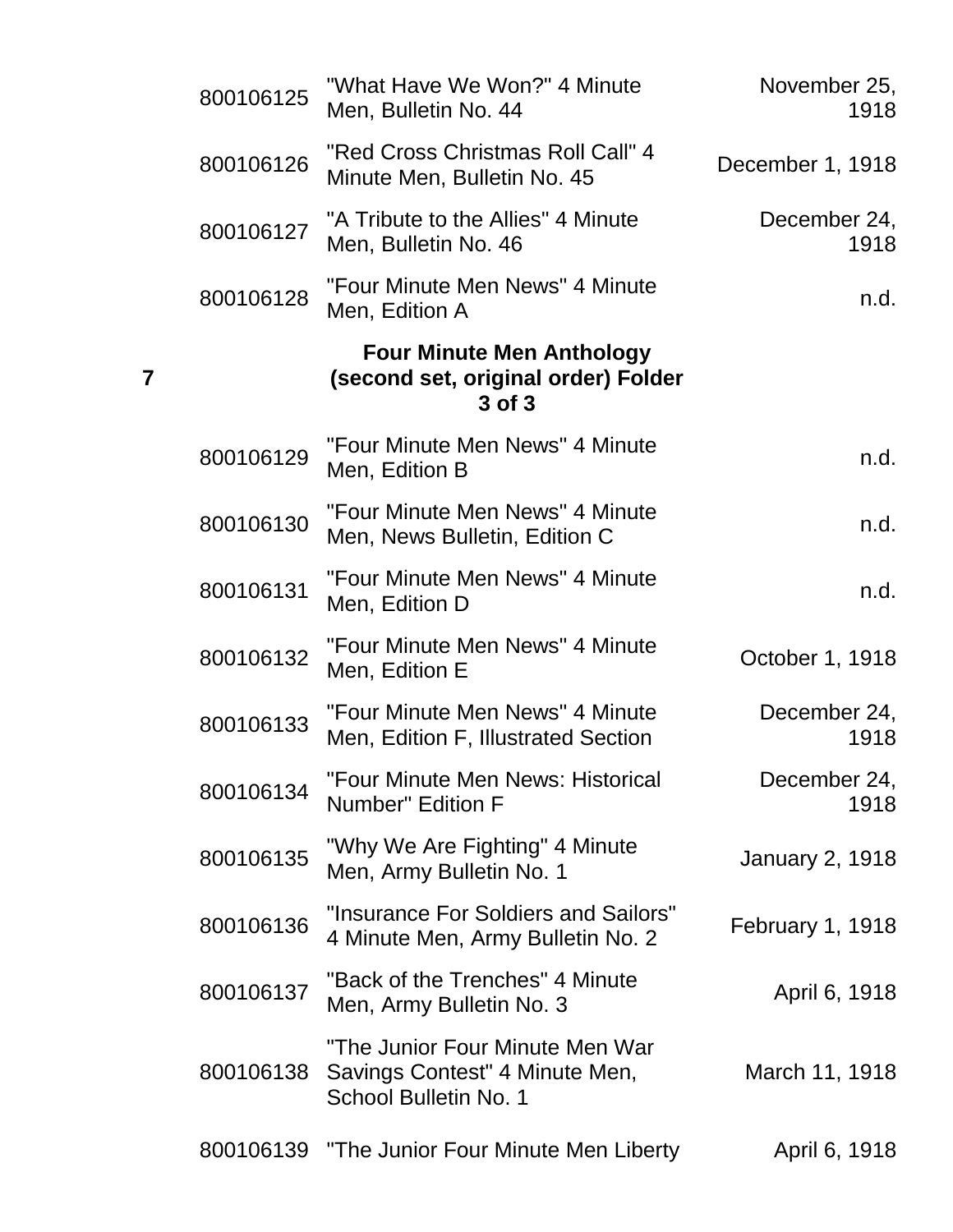|   |                  |           | Loan Contest" 4 Minute Men, School<br><b>Bulletin No. 2</b>                                                   |                       |
|---|------------------|-----------|---------------------------------------------------------------------------------------------------------------|-----------------------|
|   |                  | 800106140 | "The Junior Four Minute Men Liberty<br>Loan Contest" 4 Minute Men, School<br><b>Bulletin No. 3</b>            | September 28,<br>1918 |
|   |                  | 800106141 | "The Junior Four Minute Men, Red<br>Cross Christmas Roll Call Contest" 4<br>Minute Men, School Bulletin No. 4 | November 15,<br>1918  |
|   | 1                |           | Four Minute Men Anthology (third<br>set, original order) Folder 1 of 3                                        |                       |
|   | $\boldsymbol{2}$ |           | Four Minute Men Anthology (third<br>set, original order) Folder 2 of 3                                        |                       |
|   | 3                |           | Four Minute Men Anthology (third<br>set, original order) Folder 3 of 3                                        |                       |
|   | 4                |           | Four Minute Men Anthology (fourth<br>set, original order) Folder 1 of 3                                       |                       |
|   | 5                |           | Four Minute Men Anthology (fourth<br>set, original order) Folder 2 of 3                                       |                       |
|   | 6                |           | Four Minute Men Anthology (fourth<br>set, original order) Folder 3 of 3                                       |                       |
|   | 7                |           | Four Minute Men Anthology (fifth set,<br>original order) Folder 1 of 3                                        |                       |
|   | 8                |           | Four Minute Men Anthology (fifth set,<br>original order) Folder 2 of 3                                        |                       |
|   | 9                |           | Four Minute Men Anthology (fifth set,<br>original order) Folder 3 of 3                                        |                       |
| 3 | 1                |           | <b>Four Minute Men News</b>                                                                                   |                       |
|   |                  |           | 800106142 Speechesby 4 Minute Men                                                                             | November 23,<br>1918  |
|   |                  | 800106143 | Four Minute Men News 4 Minute<br>Men, Edition F, Illustrated Section                                          | December 24,<br>1918  |
|   |                  | 800106144 | Four Minute Men News: Historical<br><b>Number Edition F</b>                                                   | December 24,<br>1918  |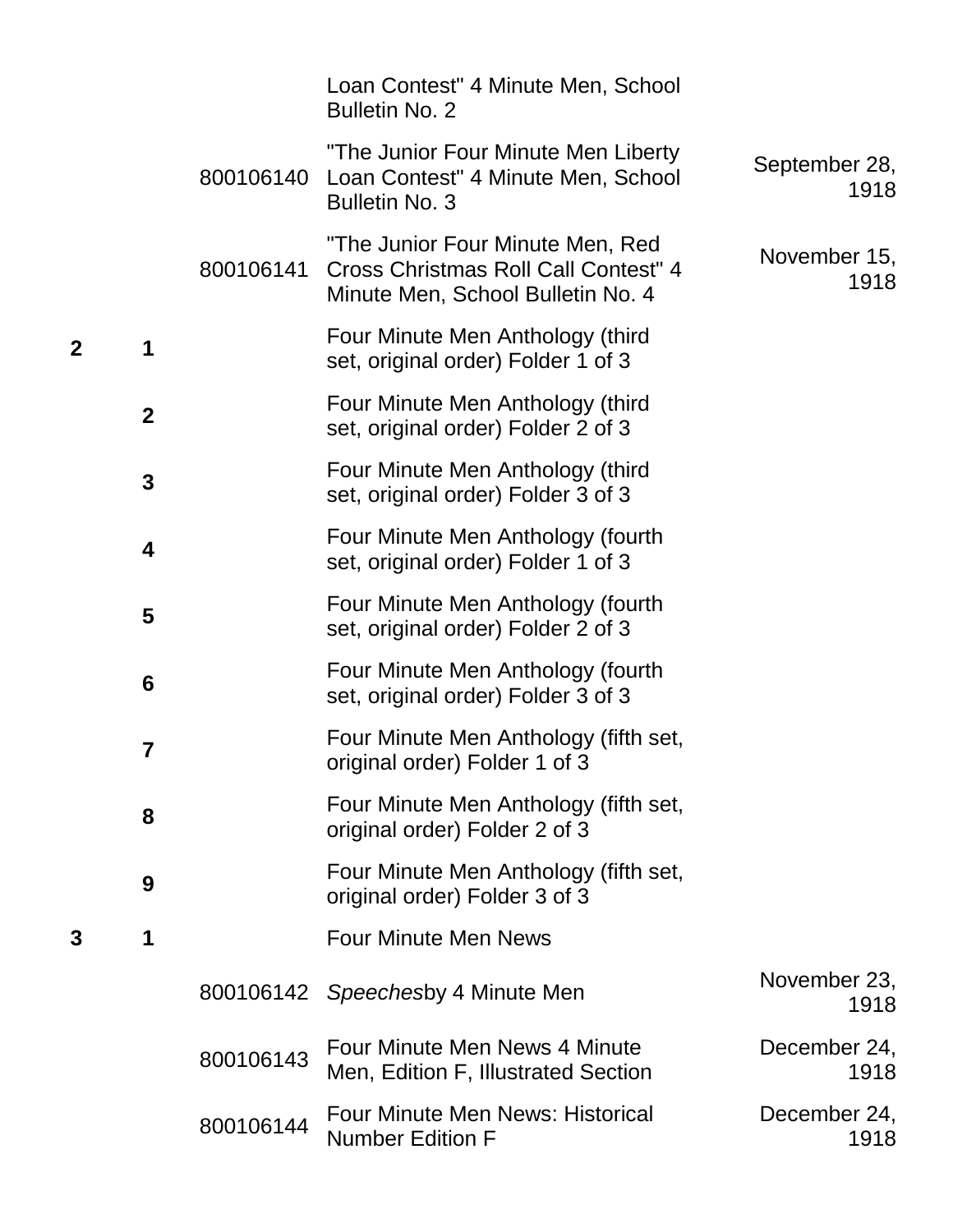**2 Ruby McCormick**

| September 17,<br>1917 | 800106145 eulogy for Ruby McCormick                                                                                                          |           |
|-----------------------|----------------------------------------------------------------------------------------------------------------------------------------------|-----------|
| n.d.                  | letter to Blair from Louise Goldsmith<br>expressing sympathy.                                                                                | 800106146 |
| September 17,<br>1917 | memorial program for Ruby<br><b>McCormick</b>                                                                                                | 800106147 |
| n.d.                  | newspaper clipping: poem by Edgar<br>Abott, To Poppy Land                                                                                    | 800106148 |
|                       | Letters, bulletins and news of<br>4MM from Wm. McC. Blair                                                                                    |           |
| August 6, 1917        | Letter from Blair to State and Local<br>Chairmen, and all Four Minute Men<br>regarding 4MM finding new venues<br>for speeches (two copies)   | 800106149 |
| n.d.                  | Letter from Blair to all 4MM regarding<br>Monday meetings, speaker<br>suggestions, and Motion Picture<br>Industry (two copies)               | 800106150 |
| n.d.                  | generic sample letter from "State"<br>Chairman" to "Local Chairman"<br>regarding new appointment for<br>moving picture theatre (two copies). | 800106151 |
| n.d.                  | Letter from Blair to "State Chairman"<br>regarding plan of action for<br>organizing local branches (two<br>copies).                          | 800106152 |
| n.d.                  | Generic letter from Blair to new 4MM<br>recruit expressing appreciation and<br>logistics.                                                    | 800106153 |
| n.d.                  | Generic letter from Blair to 4MM<br>inquiry regarding starting an<br>organization.                                                           | 800106154 |
| June 25, 1917         | "Preliminary Bulletin on Food<br>Conservation" 4 Minute Men, Bulletin<br>No. 8                                                               | 800106155 |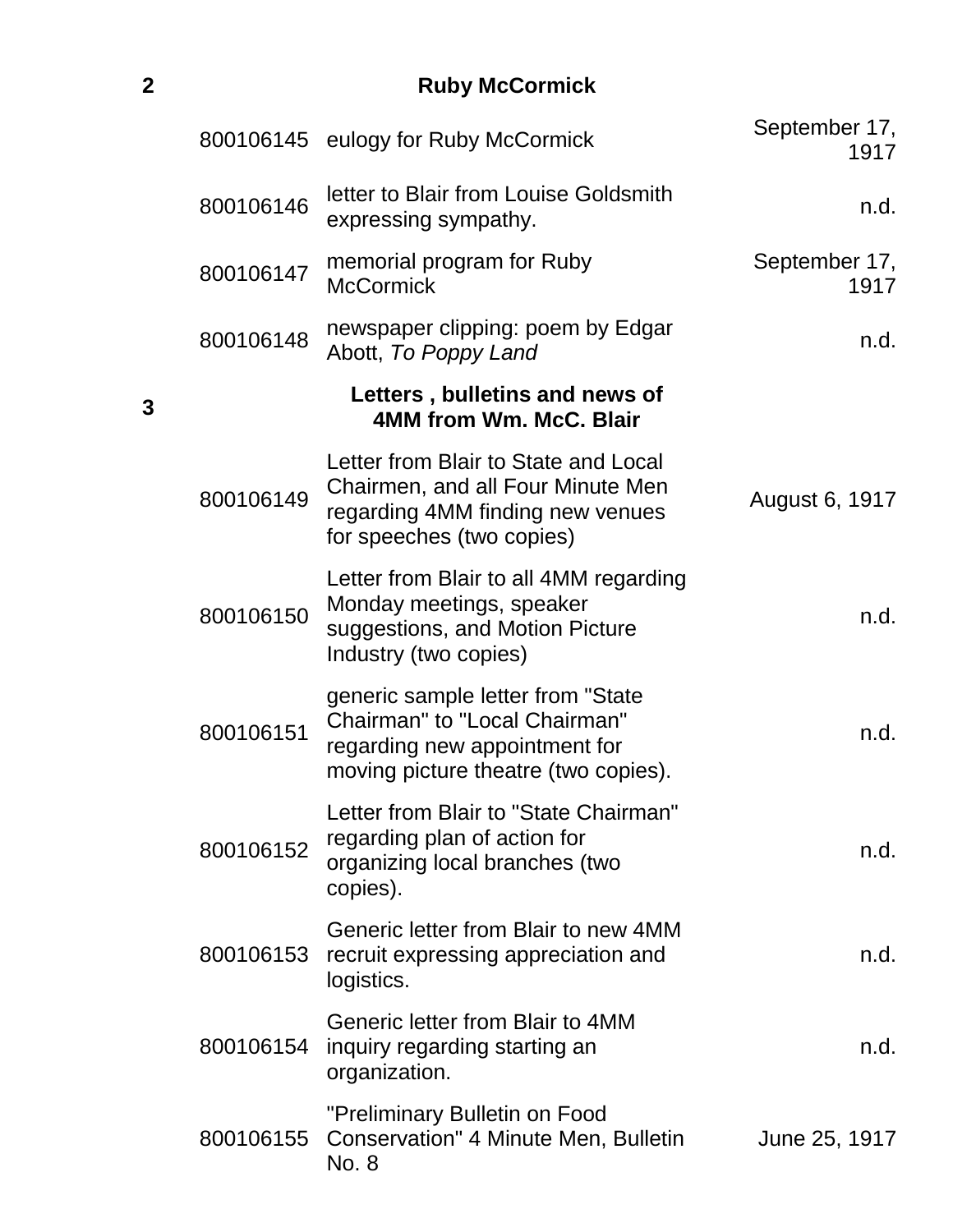| 800106156 | "Red Cross Week Campaign" 4<br>Minute Men, Bulletin No. 6                                                                                                                                      | June 16, 1917   |
|-----------|------------------------------------------------------------------------------------------------------------------------------------------------------------------------------------------------|-----------------|
| 800106157 | "Red Cross Week Campaign" 4<br>Minute Men, Bulletin No. 5                                                                                                                                      | June 14, 1917   |
| 800106158 | "The Liberty Loan" 4 Minute Men,<br>Liberty Loan Bulletin No. 3                                                                                                                                | May 30, 1917    |
| 800106159 | "The Liberty Loan" 4 Minute Men,<br>L.L.2. (two copies)                                                                                                                                        | May 22, 1917    |
| 800106160 | "Division of Four-Minute Men" 4<br>Minute Men, General Bulletin No. 7                                                                                                                          | July 25, 1917   |
| 800106161 | Letter to the Members of the U.S.<br><b>Chamber of Commerce from</b><br>Chairmen of the Chamber of<br>Commerce regarding complete<br>cooperation and understanding of<br>the 4MM (two copies). | August 10, 1917 |
| 800106162 | "Food Conservation Week" 4 Minute<br>Men, Bulletin No. 10                                                                                                                                      | July 8, 1917    |
| 800106163 | "Red Cross Week Campaign" 4<br>Minute Men, Bulletin No. 6                                                                                                                                      | June 16, 1917   |
|           | "Red Cross Week Campaign" 4<br>Minute Men, Bulletin No. 5                                                                                                                                      | June 14, 1917   |
| 800106165 | "The Liberty Loan" 4 Minute Men,<br>Liberty Loan Bulletin No. 3                                                                                                                                | May 30, 1917    |
| 800106166 | "Division of Four-Minute Men" 4<br>Minute Men, General Bulletin No. 7                                                                                                                          | July 25, 1917   |
|           | Letters, telegrams, newspaper<br>clippings expressing appreciation<br>and sentiment                                                                                                            |                 |
| 800106167 | Telegram of suggested letter from<br>Mr. McAdoo regarding War Savings<br><b>Stamps</b>                                                                                                         | June 5, 1918    |
| 800106168 | letter to Blair expressing thanks for<br>report of the twenty-ninth.                                                                                                                           | August 5, 1918  |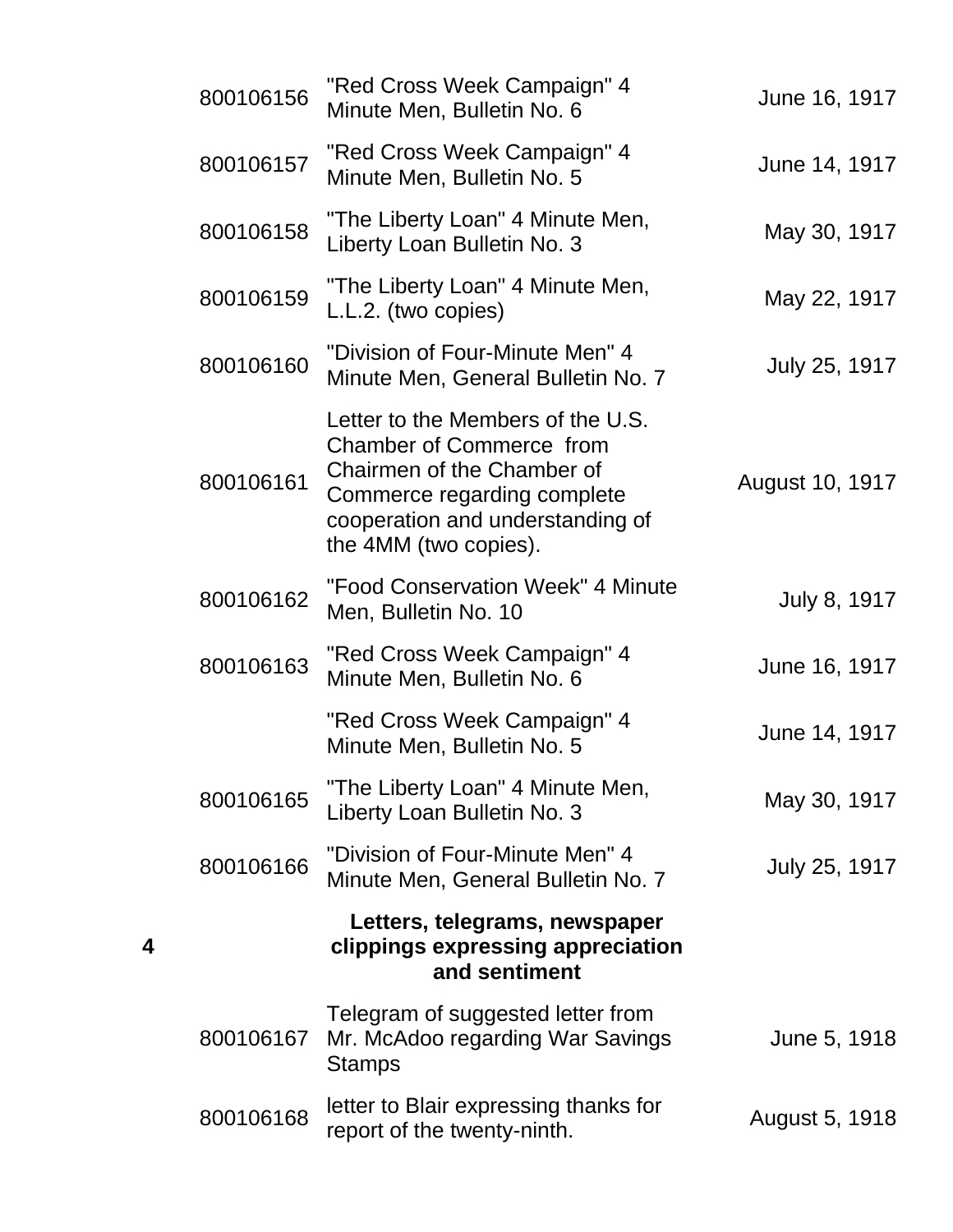| 800106169 | letter to Blair from "Tom" expressing<br>appreciation and sentiment, new<br>employment opportunities, etc. | December 8, 1918      |
|-----------|------------------------------------------------------------------------------------------------------------|-----------------------|
| 800106170 | telegram to Blair from Roger<br>Flanders regarding demobilization of<br>4MM                                | November 16,<br>1918  |
| 800106171 | letter to Blair from Ernest Palmer<br>regarding plans for keeping<br>organization together informally.     | November 30,<br>1918  |
| 800106172 | letter to Chairman and Gentlemen<br>regarding 4MM as a permanent,<br>honorary body.                        | n.d.                  |
| 800106173 | Copy of letter to Blair from E.H.<br>Crowder expressing appreciation of<br>4MM                             | September 18,<br>1918 |
| 800106174 | letter to Blair expressing regrets of<br>losing Blair as Director                                          | October 30, 1918      |
| 800106175 | letter to Blair wishing every future<br><b>SUCCESS</b>                                                     | November 5, 1918      |
| 800106176 | letter to Blair from Ron Sydney<br>regarding exchange rate of Liberty<br>bonds                             | August 6, 1917        |
| 800106177 | letter to Blair from Ray Jones wishing<br><b>SUCCESS</b>                                                   | November 22,<br>1918  |
| 800106178 | newspaper clipping expressing<br>President Wilson's appreciation for<br>the 4MM.                           | November 20,<br>1917  |
| 800106179 | newspaper clipping expressing<br>President Wilson's appreciation for<br>the 4MM.                           | November 18,<br>1917  |
| 800106180 | newspaper clipping regarding<br>Secretary Baker's plans for new<br>directions of universal training.       | n.d.                  |
| 800106181 | letter to Blair from (Grandfather?<br>Grandmother?)                                                        | August 23, 1918       |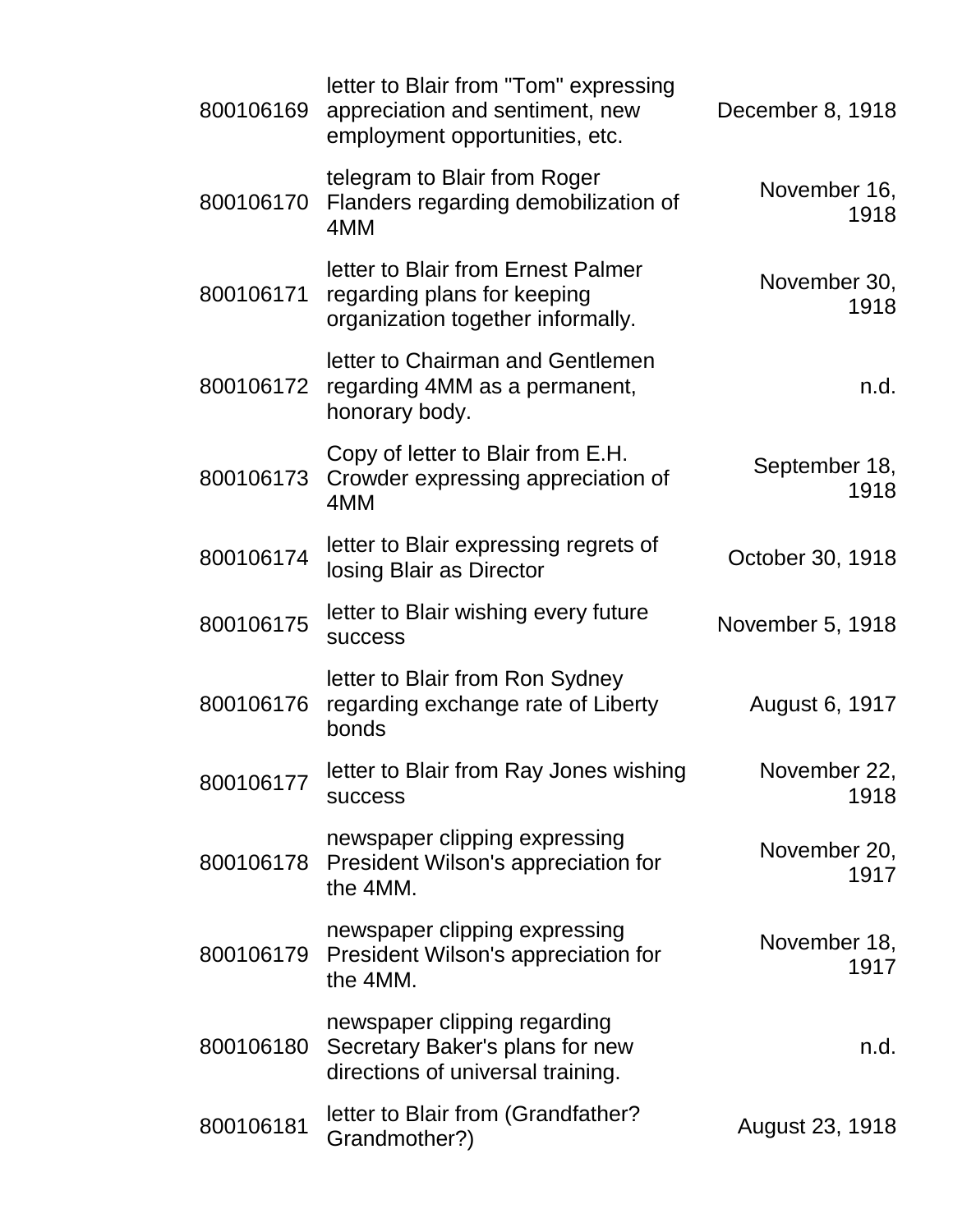| 800106182 | letter to Blair from Herman Clark (?)<br>expressing well wishes                                                | n.d.                 |
|-----------|----------------------------------------------------------------------------------------------------------------|----------------------|
| 800106183 | telegram to Blair from C.S.<br>Schweppe expressing pride and<br>pleasure for Blair's journey at Camp<br>Taylor | August 31, ????      |
| 800106184 | Memorial service program for Cpt.<br><b>Henry Blair Keep</b>                                                   | November 6, 1918     |
| 800106185 | newspaper clipping, "Not Satisfied by<br>Peace"                                                                | n.d.                 |
| 800106186 | newspaper clipping, "Democracy and<br>Universal Training"                                                      | n.d.                 |
| 800106187 | <b>Testimonial Dinner menu (two</b><br>copies)                                                                 | November 16,<br>1918 |
| 800106188 | Gold Badge Contest booklet of<br>Judges report and winning speech<br>(three copies).                           | n.d.                 |
| 800106189 | telephone message for Mrs. Bowen<br>from Tribune with accompanying<br>newspaper clipping.                      | October 23, 1918     |
| 800106190 | telephone message for Mrs. Bowen<br>from Post with accompanying<br>newspaper clipping.                         | October 22, 1918     |
| 800106191 | newspaper clipping "Lincoln Park<br>'Mum' Show Opens"                                                          | November 2, 1918     |
| 800106192 | letter to Don Ryerson from Blair<br>regarding resignation, Ingersoll as<br>replacement.                        | August 20, 1918      |
| 800106193 | newspaper clipping "Organizers of 4-<br>Minute Men Guests of Honor".                                           | n.d.                 |
| 800106194 | letter to Blair from Albert Houghton<br>regarding Milwaukee 4MM banquet.                                       | December 6, 1918     |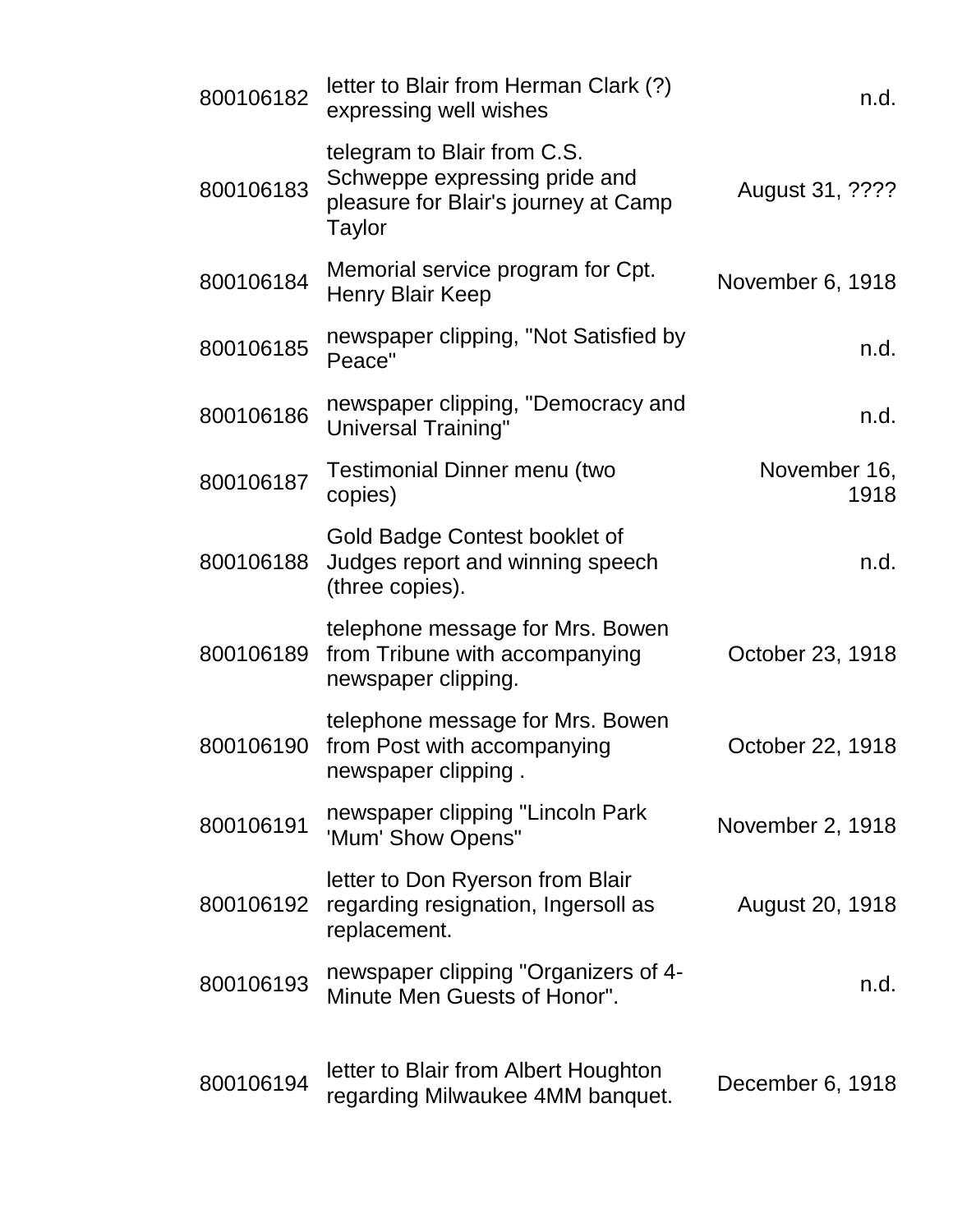#### **"Letters From Directors & Others When I Left 4MM"**

| 800106195 | letter to Blair from Delvaille Theard<br>expressing appreciation.                                                             | September 2, 1918    |
|-----------|-------------------------------------------------------------------------------------------------------------------------------|----------------------|
| 800106196 | letter to Blair from George Vincent<br>extending congratulations.                                                             | February 18, 1919    |
| 800106197 | letter to Blair from Clifford Hubley<br>wishing good luck and success.                                                        | n.d.                 |
| 800106198 | letter to Blair from Keith Evans (?)<br>regarding Camp Taylor.                                                                | August 25, 1918      |
| 800106199 | letter to Blair from Keith Evans (?)<br>regarding time at Camp Taylor.                                                        | August 31, 1918      |
| 800106200 | letter to Blair from Keith Evans (?)<br>regarding experiences at Camp<br>Taylor                                               | September 3, 1918    |
| 800106201 | letter to Blair from A.H. Merrill<br>wishing success.                                                                         | September 9, 1918    |
| 800106202 | letter to Blair from Warren McBryde<br>expressing appreciation and good<br>luck.                                              | November 4, 1918     |
| 800106203 | letter to Blair from (??) expressing<br>appreciation.                                                                         | November 25,<br>1918 |
| 800106204 | letter to Blair from (??) expressing<br>appreciation and gratitude.                                                           | September 4, 1918    |
| 800106205 | letter to Blair from Thos Crittenden<br>expressing appreciation and support.                                                  | September 4, 1918    |
| 800106206 | letter to Blair from Bert expressing<br>regrets regarding Blair's resignation.                                                | August 24, 1918      |
| 800106207 | Telegram to Blair from E.B. Wilson.                                                                                           | August 30, 1918      |
| 800106208 | letter to Mr. Meek from E.B. Wilson<br>expressing regrets of Blair's<br>resignation, optimism for a stronger<br>organization. | August 31, 1918      |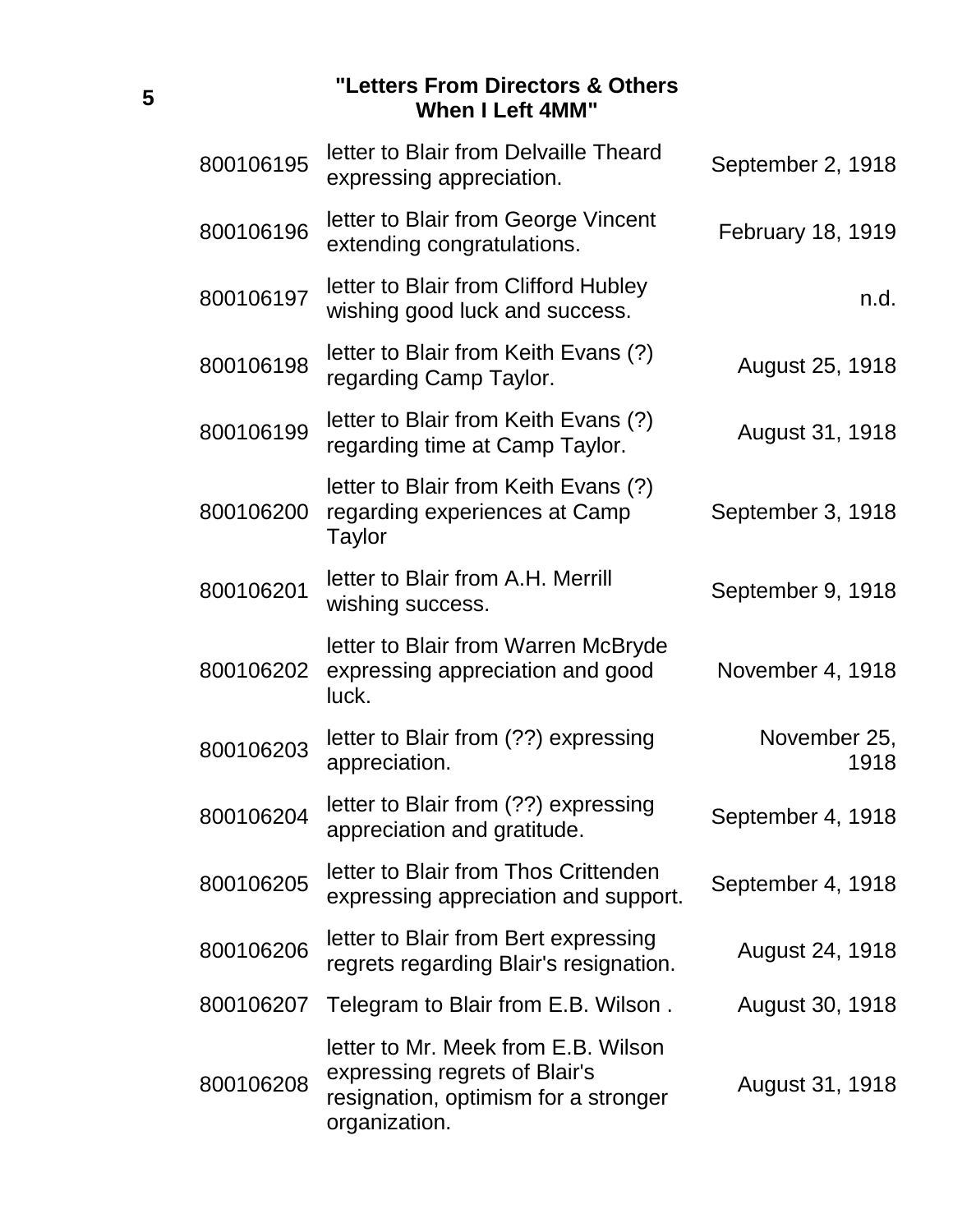| 800106209 | letter to Blair regarding surprise party<br>in Louisville.               | November 15,<br>1918  |
|-----------|--------------------------------------------------------------------------|-----------------------|
| 800106210 | letter to Blair from James Scherer.                                      | June 6, 1918          |
| 800106211 | letter to Blair from Southfort Mastin<br>$(?)$ .                         | Septemeber 6,<br>1918 |
| 800106212 | letter to Blair from Arthur Bear<br>expressing appreciation.             | September 9, 1918     |
| 800106213 | letter to Blair from Marshall Stimson<br>expressing thanks.              | September 5, 1918     |
| 800106214 | letter to Blair from J.W. Searson<br>congratulating success of 4MM.      | August 31, 1918       |
| 800106215 | letter to Blair from Frank Brandon<br>expressing appreciation.           | September 6, 1918     |
| 800106216 | letter to Blair from (?) expressing<br>congratulations.                  | September 10,<br>1918 |
| 800106217 | letter to Blair from William Saunders<br>expressing appreciation.        | September 9, 1918     |
| 800106218 | letter to Blair from Ernest Reed<br>expressing regrets, wishing success. | September 10,<br>1918 |
| 800106219 | letter to Blair from Babbridge (?).                                      | September 9, 1918     |
| 800106220 | letter to Blair from (?) expressing<br>appreciation.                     | September 6, 1918     |
| 800106221 | letter to Blair from Herman Dean<br>expressing appreciation.             | September 20,<br>1918 |
| 800106222 | letter to Blair from Louis Cohen<br>expressing gratitude.                | December 2, 1918      |
| 800106223 | letter to Blair from Sherman Hall<br>expressing congratulations.         | October 7, 1918       |
| 800106224 | letter to Blair from Phillip White<br>expressing congratulations.        | October 11, 1918      |
| 800106225 | letter to Blair from Joseph Hadfield<br>expressing appreciation.         | October 22, 1918      |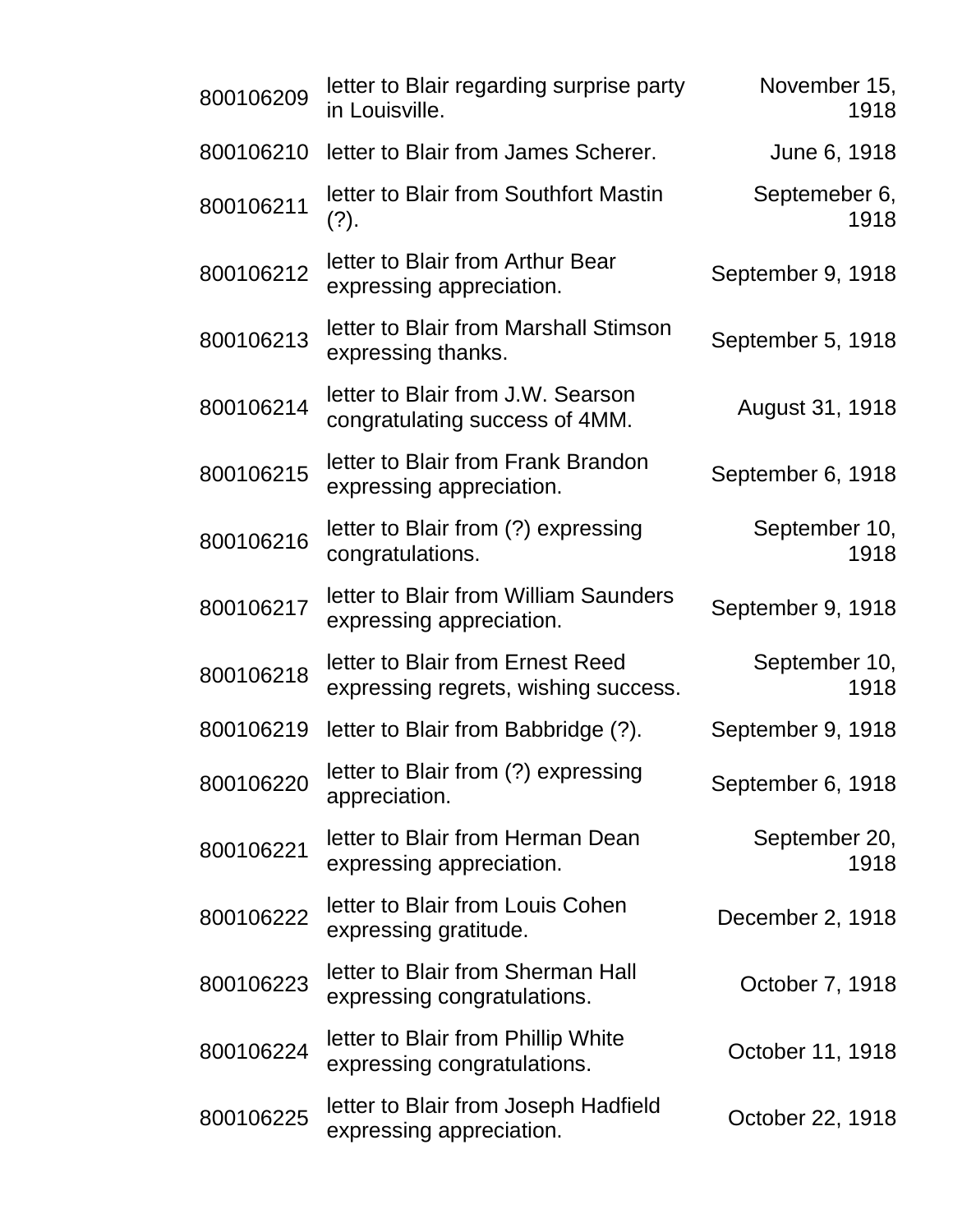| 800106226 | letter to Blair from Harry Deuel<br>wishing success                                     | October 24, 1918      |
|-----------|-----------------------------------------------------------------------------------------|-----------------------|
| 800106227 | letter to Blair from William Cowan<br>extending congratulations.                        | September 27,<br>1918 |
| 800106228 | letter to Blair from W.S. Harvey<br>expressing best wishes.                             | October 30, 1918      |
| 800106229 | letter to Blair from Louis Bernstein<br>extending best wishes.                          | October 30, 1918      |
| 800106230 | letter to Blaire from John McHale<br>expressing appreciation.                           | November 5, 1918      |
| 800106231 | letter to Blair from William Flooney<br>(?) expressing appreciation and best<br>wishes. | October 21, 1918      |
| 800106232 | letter to Blair from Delvaille Theard<br>extending best wishes of success.              | October 28, 1918      |
| 800106233 | letter to Blair from Henry Chandler<br>expressing best wishes and<br>appreciation.      | August 31, 1918       |
| 800106234 | letter to Blair from George Jones<br>expressing best wishes and<br>appreciation.        | August 23, 1918       |
| 800106235 | letter to Blair from William Mathews<br>extending best wishes and<br>appreciation.      | August 29, 1918       |
| 800106236 | letter to Blair from Harrison Jones<br>expressing best wishes and success.              | September 3, 1918     |
| 800106237 | letter to Blair from Morris Alling<br>wishing success.                                  | September 3, 1918     |
| 800106238 | letter to Blair from (?) expressing<br>best wishes and enclosed song.                   | September 9, 1918     |
| 800106239 | letter to Blair from Robert Hind (?)<br>expressing appreciation.                        | November 18,<br>1918  |
| 800106240 | letter to Blair from Bert Wheeler<br>expressing thanks and appreciation.                | November 13,<br>1918  |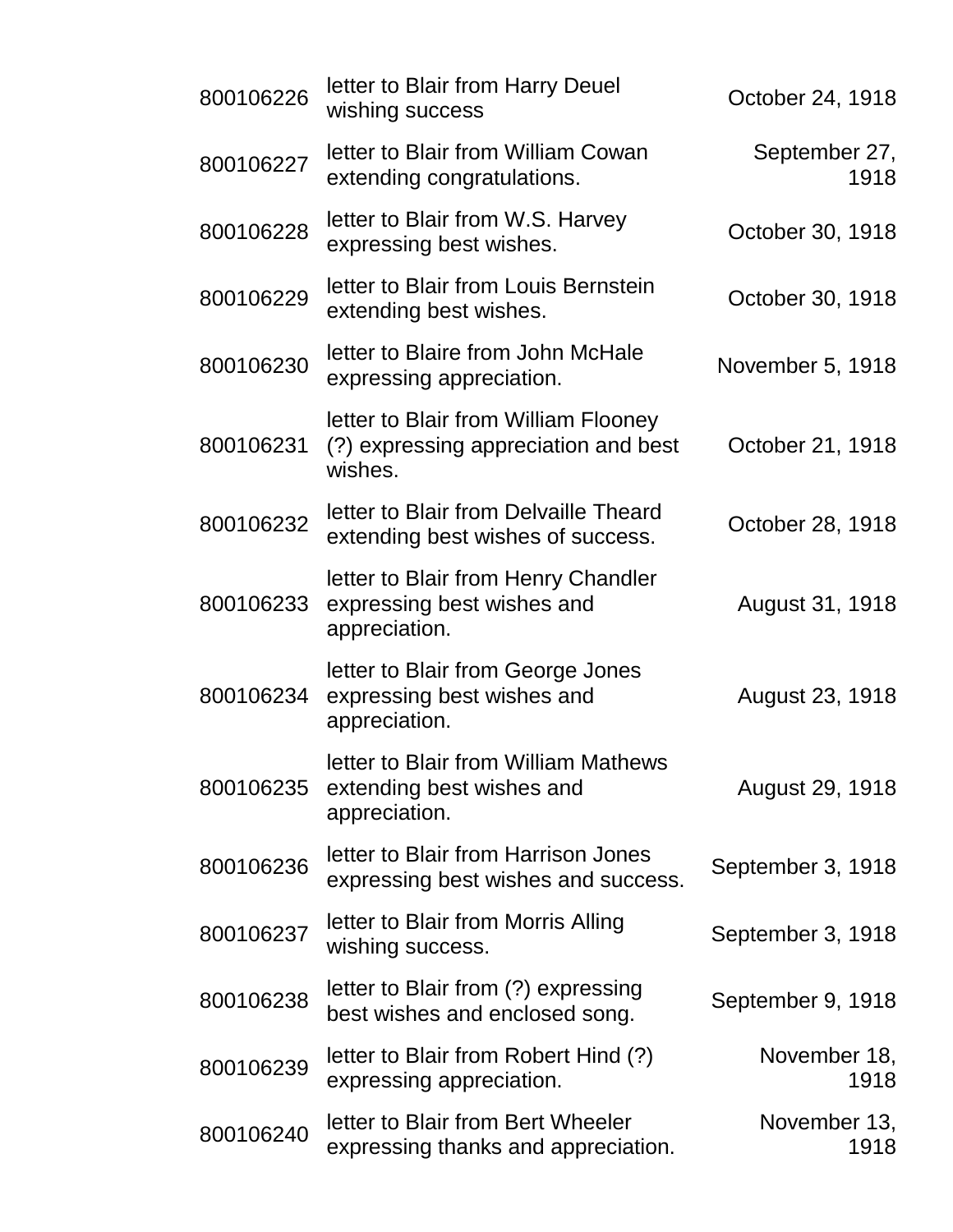| 800106241 | letter to Blair from Samuel Roibberg<br>(?) expressing best wishes and<br>regards.  | November 12,<br>1918  |
|-----------|-------------------------------------------------------------------------------------|-----------------------|
| 800106242 | letter to Blair from Leon Joseph (?)<br>expressing sentiments.                      | November 4, 1918      |
| 800106243 | letter to Blair from Herbert Swann<br>expressing thanks and well wishes.            | October 27, 1918      |
| 800106244 | letter to Blair from S.A. McKeen<br>expressing appreciation.                        | October 31, 1918      |
| 800106245 | letter to Blair from R.B. Hayes<br>wishing well and support.                        | November 1, 1918      |
| 800106246 | letter to Blair from David Black<br>expressing appreciation.                        | October 29, 1918      |
| 800106247 | letter to Blair from Baxter Waters<br>expressing appreciation.                      | September 19,<br>1918 |
| 800106248 | letter to Blair from Israel Peres<br>expressing appreciation.                       | November 5, 1918      |
| 800106249 | letter to Blair from Grayson Dashiell<br>expressing congratulations.                | November 3, 1918      |
| 800106250 | letter to Blair from Leroy Silbaugh<br>wishing success.                             | November 2, 1918      |
| 800106251 | letter to Blair from Henry Price<br>wishing success and expressing<br>admiration.   | October 30, 1918      |
| 800106252 | letter to Blair from W.W. Ayers<br>expressing appreciation and wishing<br>success.  | October 18, 1918      |
| 800106253 | letter to Blair from Tom regarding<br>enclosed greetings and wishing<br>success.    | November 6, 1918      |
| 800106254 | letter to Blair from C.O. Thompson<br>extending congratulations and best<br>wishes. | October 25, 1918      |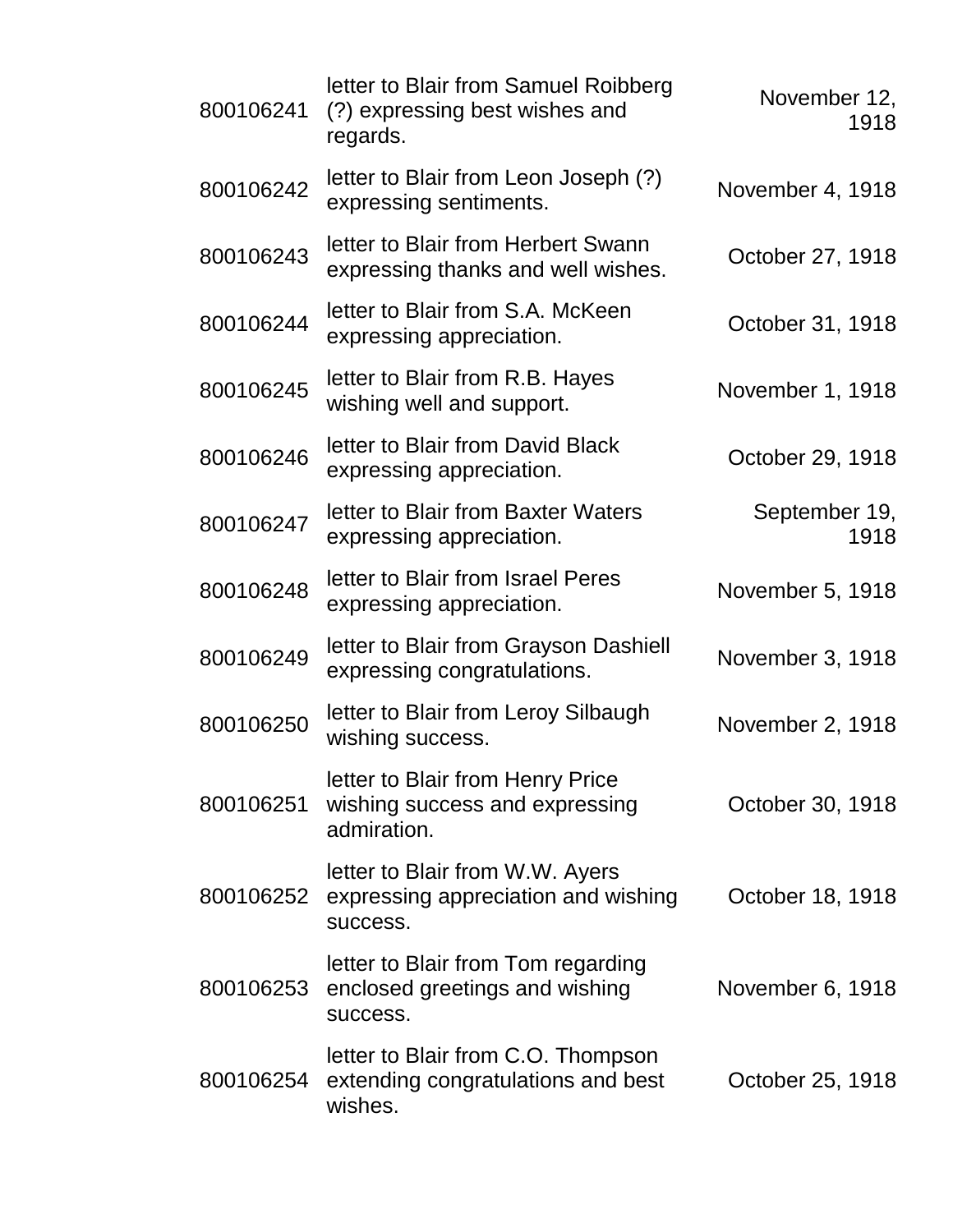| 800106255 | letter to Blair from J.B. Marmon<br>extending best wishes and<br>congratulations.                          | November 1, 1918 |
|-----------|------------------------------------------------------------------------------------------------------------|------------------|
| 800106256 | letter to Blair from William Blair<br>wishing well and good health.                                        | October 23, 1918 |
| 800106257 | letter to Blair (with attached Morris<br>entertainer program) wishing well<br>and expressing appreciation. | October 28, 1918 |
| 800106258 | letter to Blair from H.C. Gilbert<br>expressing appreciation and wishing<br>well.                          | October 27, 1918 |
| 800106259 | letter to Blair from Hardwig Perez<br>expressing appreciation, well wishes<br>and sentiments from brother. | November 1, 1918 |
| 800106260 | letter to Blair from John Magee<br>extending well wishes for success.                                      | October 29, 1918 |
| 800106261 | letter to Blair from G. Whitefield<br>Simonson expressing gratitude.                                       | October 30, 1918 |
| 800106262 | letter to Blair from Max Seidler<br>expressing congratulations and well<br>wishes.                         | October 26, 1918 |
| 800106263 | letter to Blair from Edward Jouett<br>extending congratulations and good<br>wishes.                        | October 30, 1918 |
| 800106264 | letter to Blair from John Mimms<br>wishing well and success.                                               | October 22, 1918 |
| 800106265 | letter to Blair from R. Robertson<br>expressing gratitude and well<br>wishes.                              | October 16, 1918 |
| 800106266 | letter to Blair from Horace B. Tibbs<br>wishing good health blessings.                                     | October 28, 1918 |
| 800106267 | letter to Blair from William Landman<br>wishing well.                                                      | October 25, 1918 |
| 800106268 | letter to Blair from extending<br>congratulations.                                                         | October 26, 1918 |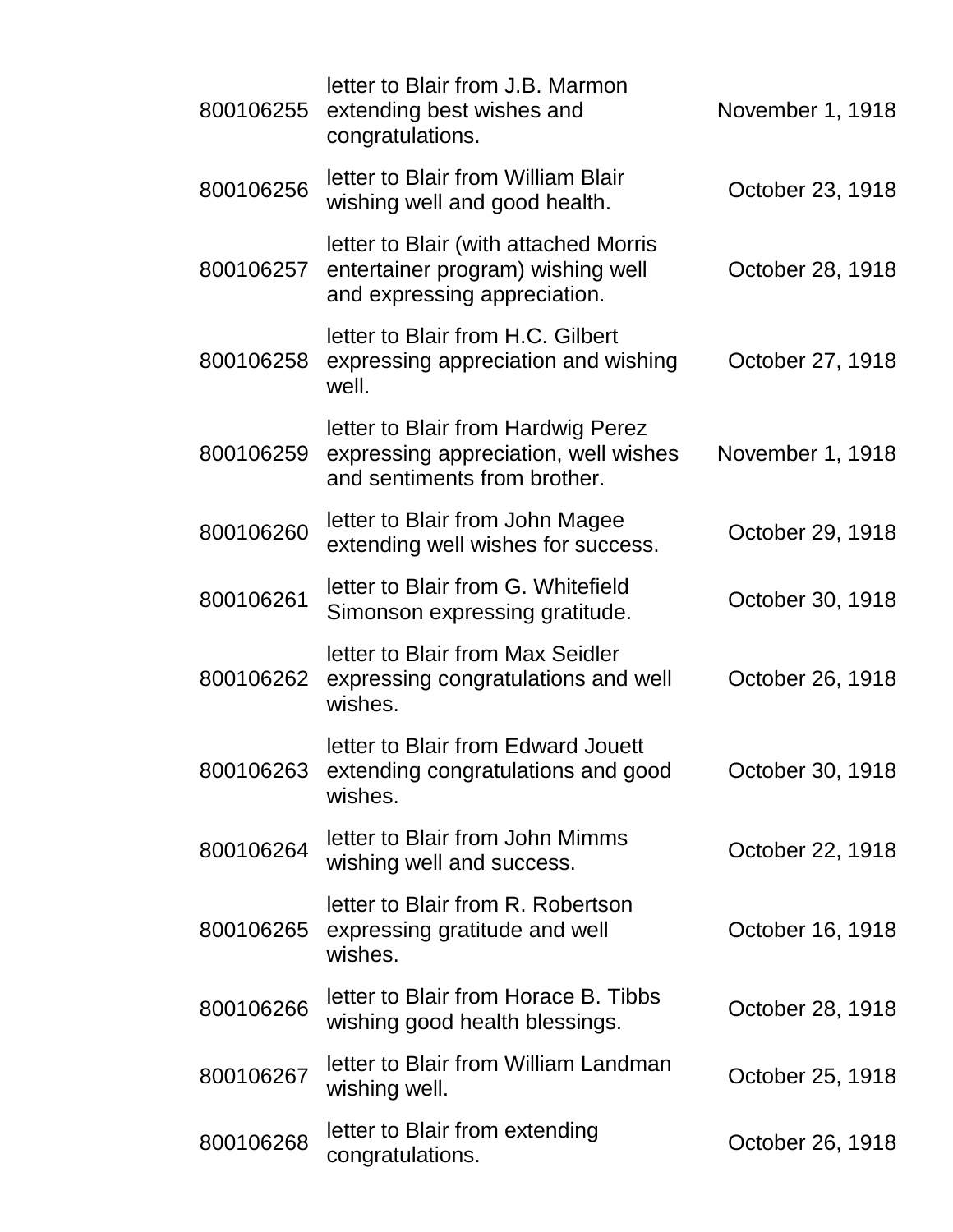| 800106269 | letter to Blair from Emily Florion (?)<br>expressing appreciation and<br>sentiment on behalf of the 4MM and<br>women. | October 21, 1918      |
|-----------|-----------------------------------------------------------------------------------------------------------------------|-----------------------|
| 800106270 | letter to Blair from John McInerney<br>wishing well and success.                                                      | September 6, 1918     |
| 800106271 | letter to Blair from (?) expressing<br>congratulations.                                                               | October 23, 1918      |
| 800106272 | letter to Blair from Eugene Malpie (?)<br>wishing well, health and happiness.                                         | September 19,<br>1918 |
| 800106273 | letter to Blair from Geo. Ward<br>wishing well and success.                                                           | October 25, 1918      |
| 800106274 | letter to Blair from Richard Shipp<br>wishing more power.                                                             | October 23, 1918      |
| 800106275 | letter to Blair from S.C. Evans<br>expressing congratulations and best<br>wishes.                                     | September 14,<br>1918 |
| 800106276 | letter to Blair from S. Heth Tyler<br>wishing well and success.                                                       | September 28,<br>1918 |
| 800106277 | letter to Blair from H.H. Wooledge<br>wishing well and expressing<br>gratitude.                                       | September 12,<br>1918 |
| 800106278 | letter to Blair S.D. Smith expressing<br>sentiments and wishing the best.                                             | October 24, 1918      |
| 800106279 | postcard to Blair from Louis Aber<br>expressing congratulations.                                                      | November 15,<br>1918  |
| 800106280 | letter to Blair from P.C. Christianson<br>expressing gratitude and well<br>wishes.                                    | November 19,<br>1918  |
| 800106281 | letter to Blair from Fredi (??)<br>expressing sentiments.                                                             | November 19,<br>1918  |
| 800106282 | letter to Blair from George Jones<br>regarding enclosed 4MM gold badge<br>and speech by John Hennessy.                | November 23,<br>1918  |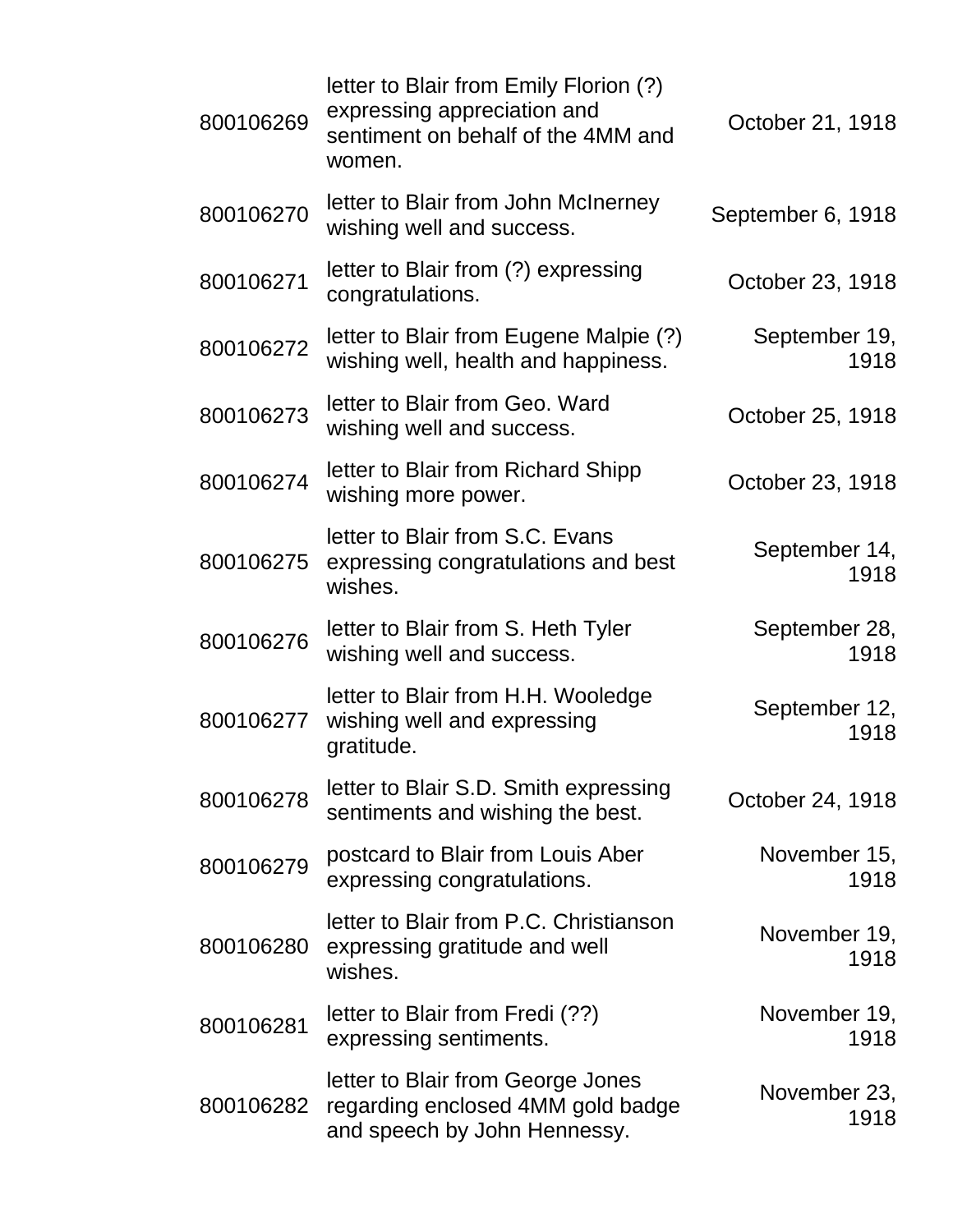| 800106283 | presentation speech by John J.<br>Hennessy.                                            | n.d.                  |
|-----------|----------------------------------------------------------------------------------------|-----------------------|
| 800106284 | letter to Blair from A.W. Urquhart (?)<br>wishing well and happiness after the<br>war. | December 1, 1918      |
| 800106285 | letter to Blair from Ernest Palmer<br>wishing good luck and expressing<br>thanks.      | September 6, 1918     |
| 800106286 | letter to Blair from P.B. Doty wishing<br>success.                                     | September 6, 1918     |
| 800106287 | letter to Blair from (?) extending<br>congratulations.                                 | September 9, 1918     |
| 800106288 | letter to Blair from expressing<br>sentiments and appreciation.                        | September 10,<br>1918 |
| 800106289 | letter to Blair from (?) expressing<br>sentiments.                                     | September 5, 1918     |
| 800106290 | letter to Blair from (?) expressing<br>congratulatoins.                                | September 9, 1918     |
| 800106291 | letter to Blair from expressing<br>appreciation and sentiments.                        | September 6, 1918     |
| 800106292 | letter to Blair from Joseph Hirsch<br>extending congratulations and well<br>wishes.    | September 2, 1918     |
| 800106293 | letter to Blair from F.F. Downs<br>expressing appreciation and good<br>luck.           | September 7, 1918     |
| 800106294 | letter to Blair from C.L. Young<br>extending cogratulations and well<br>wishes.        | September 9, 1918     |
| 800106295 | letter to Blair from R.S. Hemingway<br>extending well wishes and success.              | August 9, 1918        |
| 800106296 | letter to Blair from James Hardy<br>expressing appreciation and well<br>wishes.        | September 9, 1918     |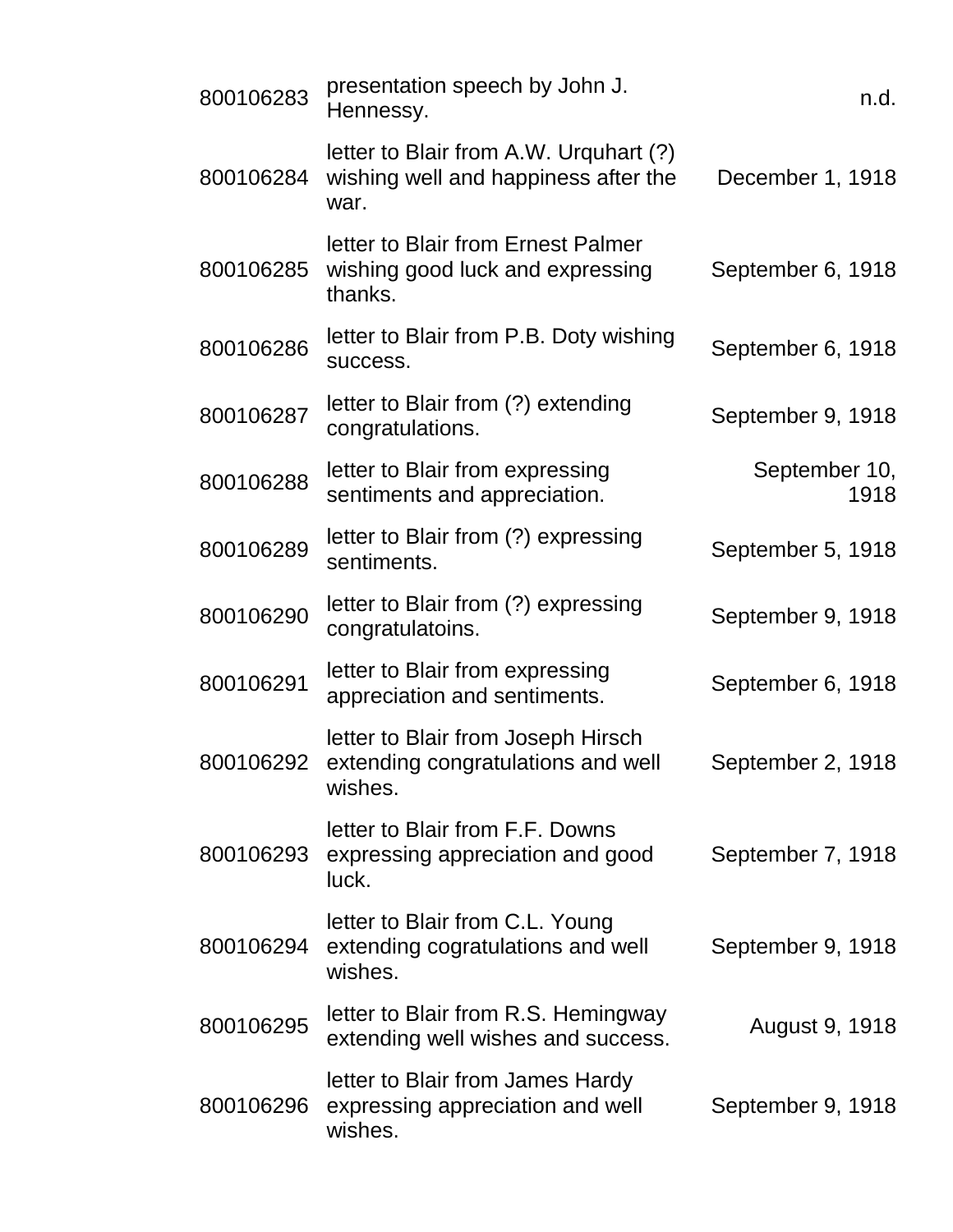| 800106297 | letter to Blair from T.F. Barry<br>expressing congratulations and good<br>luck.     | September 7, 1918     |
|-----------|-------------------------------------------------------------------------------------|-----------------------|
| 800106298 | letter to Blair from William Eaton<br>extending congratulations.                    | September 4, 1918     |
| 800106299 | letter to Blair from Leake Carraway<br>expressing sentiments.                       | September 6, 1918     |
| 800106300 | letter to Blair from Jesse Steinhart<br>expressing sentiments and well<br>wishes.   | September 10,<br>1918 |
| 800106301 | letter to Blair from Charles Rogers<br>expressing appreciation.                     | September 10,<br>1918 |
| 800106302 | letter to Blair from V.E. Anderson<br>wishing success and well wishes.              | September 9, 1918     |
| 800106303 | letter to Blair from William Friend<br>expressing appreciation and well<br>wishes.  | September 14,<br>1918 |
| 800106304 | letter to Blair from W.S. Gilbert<br>expressing appreciation and well<br>wishes.    | September 9, 1918     |
| 800106305 | letter to Blair from C.J. Garlow<br>wishing success and safe return.                | September 6, 1918     |
| 800106306 | letter to Blair from L.W.(?) Adoue<br>extending congratulations and well<br>wishes. | September 9, 1918     |
| 800106307 | letter to Blair from Thos Comerford<br>wishing well.                                | September 12,<br>1918 |
| 800106308 | letter to Blair from D.R. Cotton<br>extending congratulations.                      | September 7, 1918     |
| 800106309 | letter to Blair from Edward Flynn<br>extending congratulations.                     | September 9, 1918     |
| 800106310 | letter to Blair from (?) regarding time<br>together, expressing sentiments.         | July 23, 1918         |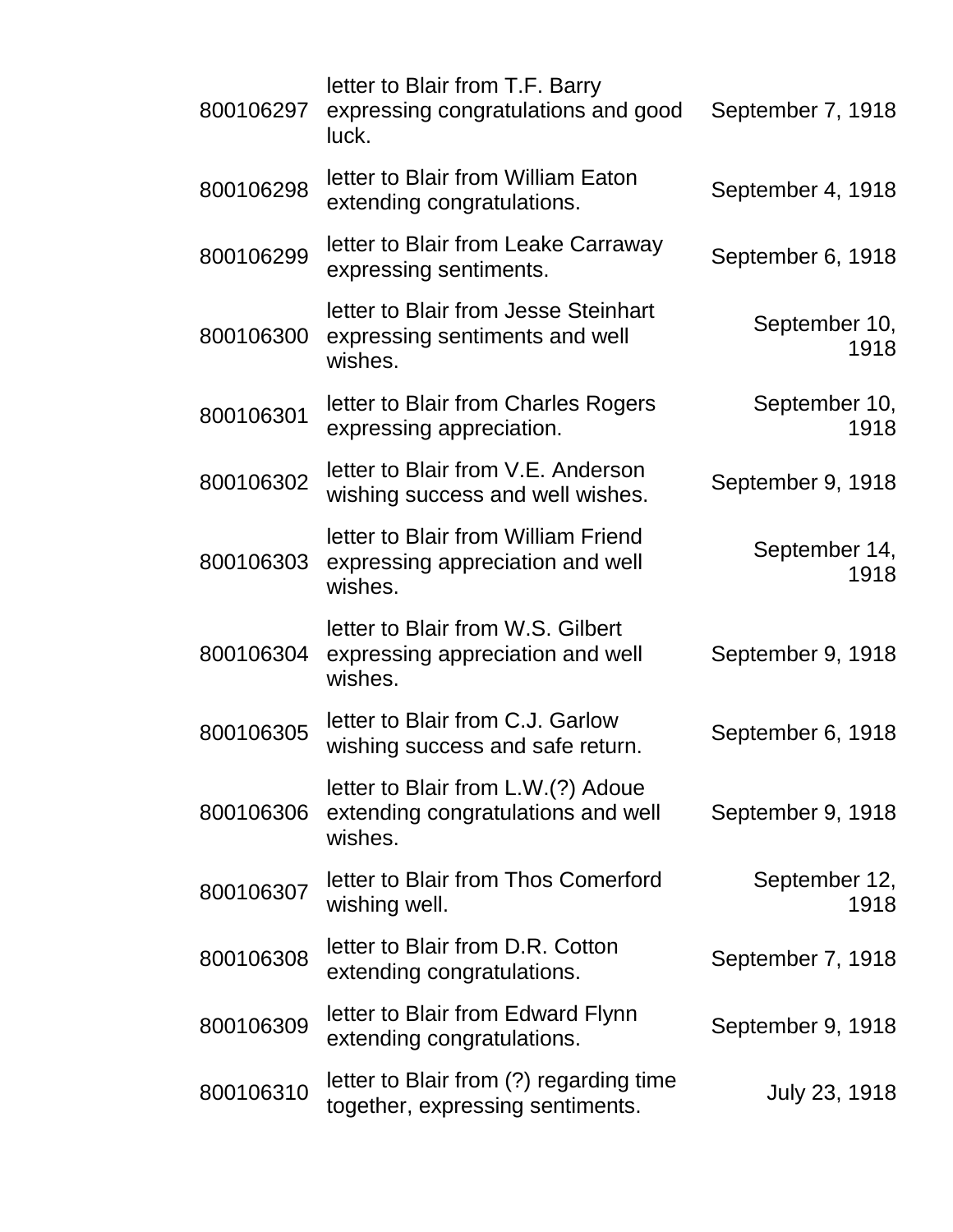| 800106311 | letter to Blair from Louis Brigham<br>extending congratulations.                          | September 9, 1918 |
|-----------|-------------------------------------------------------------------------------------------|-------------------|
| 800106312 | letter to Blair from J. Pollard<br>expressing appreciation.                               | September 5, 1918 |
| 800106313 | letter to Blair from O.W. Dawson<br>expressing appreciation.                              | September 6, 1918 |
| 800106314 | letter to Blair from C.C. Pierce<br>expressing appreciation and regrets.                  | September 5, 1918 |
| 800106315 | lettergram to Blair from H. Uehlinger<br>expressing appreciation.                         | May 29, 1918      |
| 800106316 | letter to Blair from E.J. Woofter<br>extending gratitute and well wishes.                 | September 7, 1918 |
| 800106317 | letter to Blair from Clarence<br>MacGregor expressing<br>congratulations.                 | September 6, 1918 |
| 800106318 | letter to Blair from (?) extending<br>congratulations.                                    | September 6, 1918 |
| 800106319 | letter to Blair from Franklin Upshur<br>wishing well.                                     | September 9, 1918 |
| 800106320 | letter to Blair from Maurice Groshon<br>extending congratulations and well<br>wishes.     | September 5, 1918 |
| 800106321 | letter to Blair from William Dennis<br>wishing well and good luck.                        | September 6, 1918 |
| 800106322 | letter to Blair from S.G. Gilfriland (?)<br>expressing appreciation and well<br>wishes.   | September 6, 1918 |
| 800106323 | letter to Blair from Mark Crawford<br>extending gratitude and well wishes<br>for success. | September 6, 1918 |
| 800106324 | letter to Blair from G.N. Merry<br>expressing appreciation.                               | September 6, 1918 |
| 800106325 | letter to Blair from J.T. Nelson<br>expressing appreciation and regrets.                  | September 6, 1918 |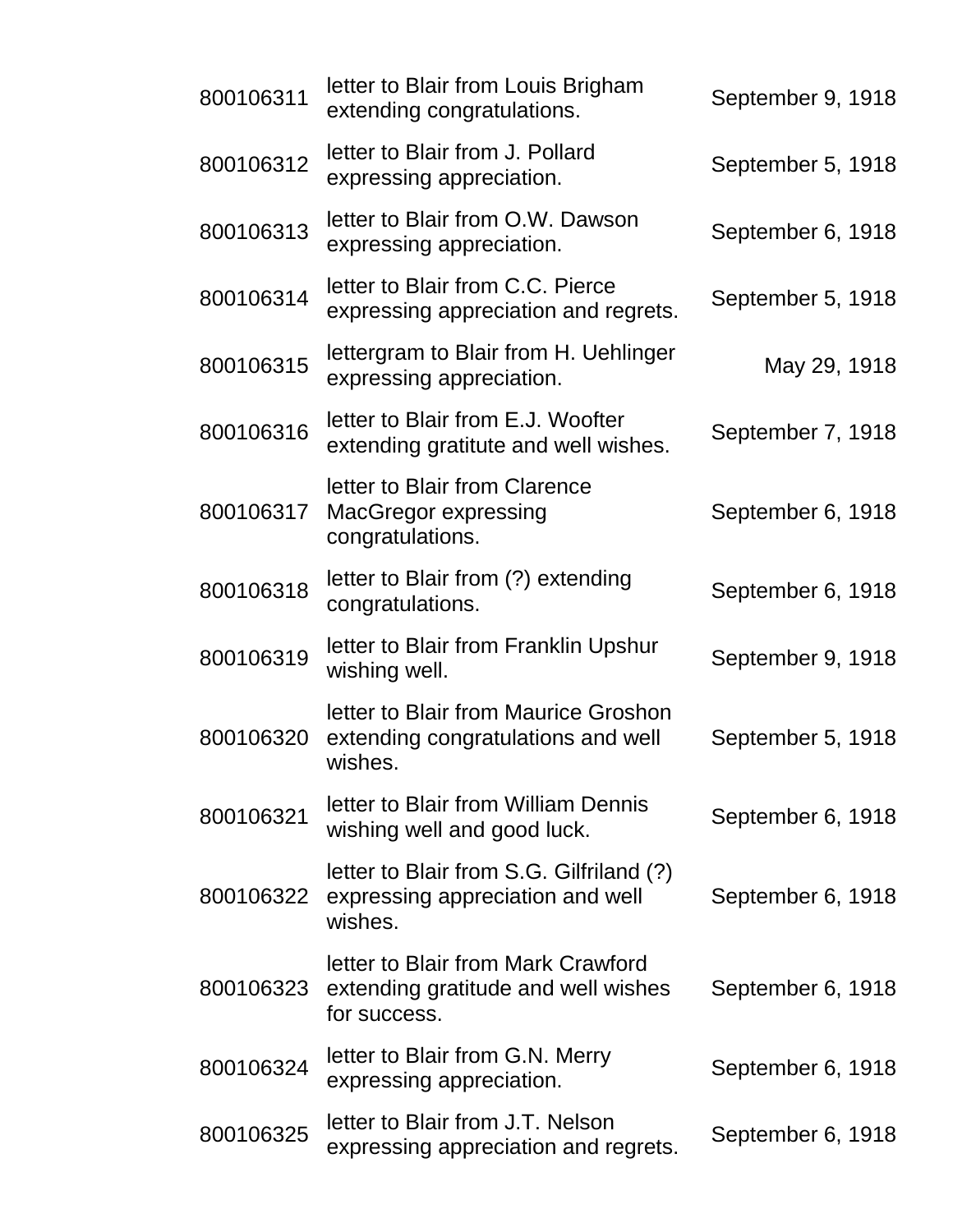| 800106326 | letter to Blair from D.O. Skillen<br>extending congratulations.                                                            | September 7, 1918     |
|-----------|----------------------------------------------------------------------------------------------------------------------------|-----------------------|
| 800106327 | letter to Blair from V.M.<br>O'Shaughnessy extending<br>congratulations.                                                   | September 7, 1918     |
| 800106328 | letter to Blair from Harvey Allred<br>extending well wishes for success.                                                   | September 4, 1918     |
| 800106329 | letter to Blair from B.A. Gramm<br>expressing appreciation and<br>sentiments.                                              | September 6, 1918     |
| 800106330 | letter to Blair from Major Carson<br>McCormack (Toronto) expressing<br>sentiments and well wishes.                         | September 12,<br>1918 |
| 800106331 | letter to Blair from (?) expressing<br>regrets and sentiments.                                                             | September 6, 1918     |
| 800106332 | letter to Blair from George Ross<br>espressing appreciation and<br>sentiments.                                             | September 7, 1918     |
| 800106333 | letter with newspaper clipping to Blair<br>from H.F. Brownell expressing<br>sentiments and apprecitation.                  | September 4, 1918     |
| 800106334 | newspaper clipping "Blair Into<br>Training"                                                                                | August 31, 1918       |
| 800106335 | letter to Blair from A.E. McManus<br>regarding receipt of telegram and<br>expressing appreciation.                         | September 3, 1918     |
| 800106336 | letter to William Ingersoll from (?)<br>extending thoughts of optimism and<br>motivation to pursue Directorship of<br>4MM. | August 2, 1918        |
| 800106337 | letter to Blair from J.E. Kavanaugh<br>extending best wishes and<br>appreciation.                                          | August 30, 1918       |
| 800106338 | letter to Blair from Rabbi Max Currick<br>expressing appreciation and wishing<br>well.                                     | August 30, 1918       |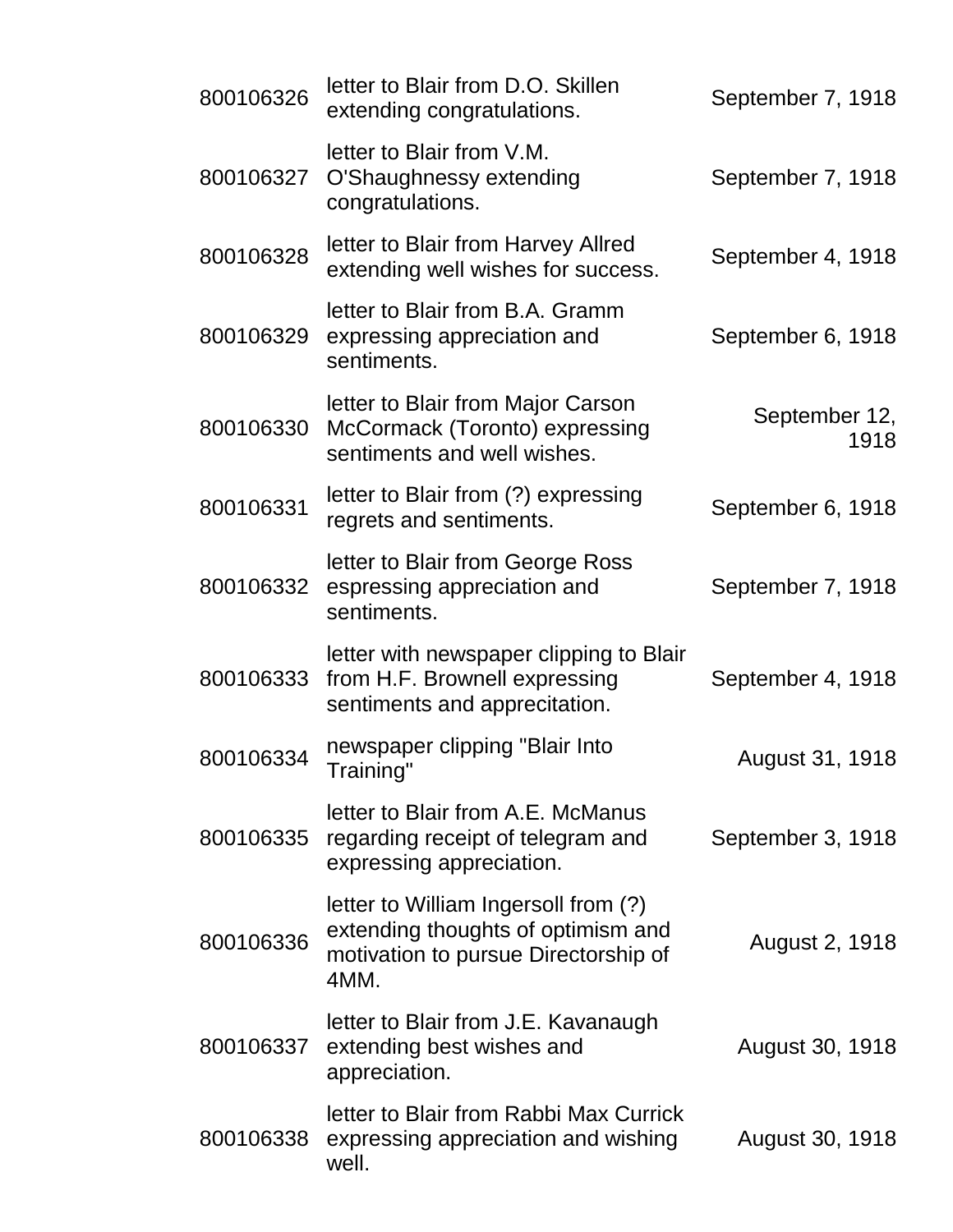| 800106339 | letter to Blair from H.E. Benedict<br>extending congratulations and best<br>wishes.                                    | August 31, 1918   |
|-----------|------------------------------------------------------------------------------------------------------------------------|-------------------|
| 800106340 | letter to Blair from L.B. Franklin<br>expressing appreciation and well<br>wishes.                                      | August 29, 1918   |
| 800106341 | letter to Blair from H.L. Remmel<br>expressing regrets and wishing well<br>for success.                                | August 31, 1918   |
| 800106342 | letter to Blair from Arthur Wilcox<br>extending well wishes.                                                           | September 6, 1918 |
| 800106343 | letter to Blair from William George<br>Trower expressing appreciation and<br>gratitude.                                | September 5, 1918 |
| 800106344 | letter to Blair from Frederick David<br>Mellen (?) expressing appreciation.                                            | September 3, 1918 |
| 800106345 | letter to Blair from (?) expressing<br>regrets and wishing well for success.                                           | September 5, 1918 |
| 800106346 | letter to Blair from M. Rosenwald (?)<br>extending congratulations.                                                    | September 3, 1918 |
| 800106347 | letter to Blair from (?) expressing<br>appreciation and wishing well.                                                  | August 29, 1918   |
| 800106348 | telegram to Blair from Dodge<br>extending congratulations                                                              | August 30, 1918   |
| 800106349 | letter to Blair from George F. Porter<br>expressing appreciation and<br>sentiments.                                    | August 27, 1918   |
| 800106350 | letter to Blair from H.A. Zeller<br>extending congratulations and<br>wishing well.                                     | August 30, 1918   |
| 800106351 | letter to Blair from Orrin Lester on<br>behalf of the Red Cross extending<br>appreciation and offering best<br>wishes. | August 30, 1918   |
|           | 800106352 letter to Blair from L.L. Leonard                                                                            | August 30, 1918   |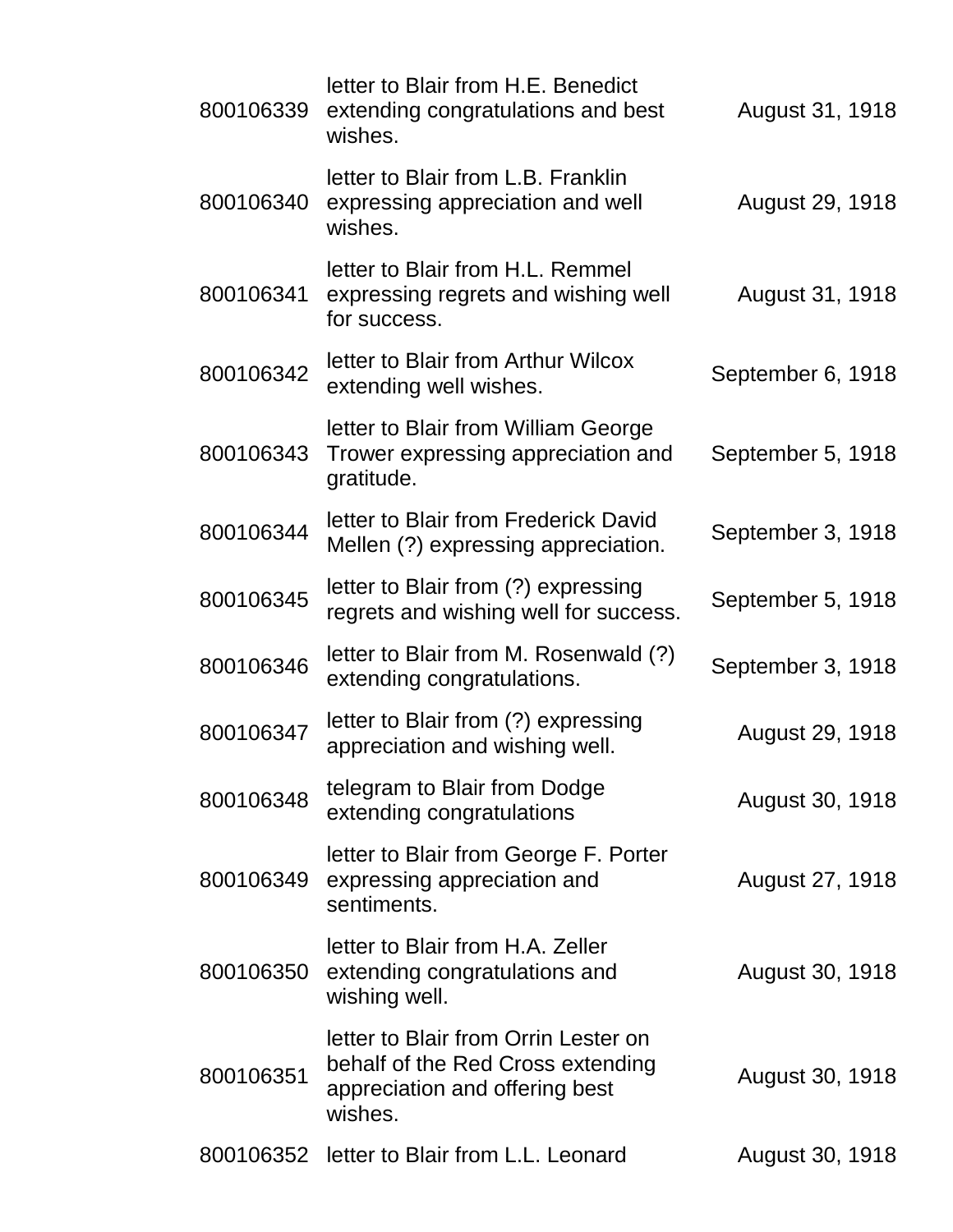wishing well.

|   |                | 800106353 | letter to Blair from John Harris<br>expressing regrets and offering best<br>wishes for safety and success. | August 31, 1918      |
|---|----------------|-----------|------------------------------------------------------------------------------------------------------------|----------------------|
|   |                | 800106354 | letter to Blair from Robert B.<br>Johnstone M.D. extending blessings.                                      | September 7, 1918    |
|   | 6              |           | <b>Series Three: Army Service</b>                                                                          |                      |
|   |                | 800106355 | "Principles of Fire"                                                                                       | 1918                 |
|   |                | 800106356 | "Notes on the 3 Inch Gun Materiel<br>and Field Artillery Equipment"                                        | 1917                 |
|   |                | 800106357 | "Handbook of the 3-Inch Gun<br>Materiel"                                                                   | 1918                 |
|   |                | 800106358 | Manual of the Pistol (Extract from<br>F.A.D.R. 1911)                                                       |                      |
|   |                | 800106359 | <b>Artillery Exam</b>                                                                                      | n.d.                 |
|   |                |           | 800106360 English-French Hand Book                                                                         | 1918                 |
| 4 |                |           | <b>Series Four: Publications</b>                                                                           |                      |
|   | 1              | 800106361 | War Cyclopedia                                                                                             | 1918                 |
|   | $\overline{2}$ |           | 800106362 German War Practices                                                                             | November 15,<br>1917 |
|   | 3              |           | 800106363 Conquest and Kultur                                                                              | 1917                 |
|   | 4              | 800106364 | Diplomatic Correspondence<br>Respecting the War with attached<br>note                                      | 1914                 |
|   | 5              |           | 800106365 Atlantic Monthly                                                                                 | July 1, 1924         |
|   | 6              |           | 800106366 Atlantic Monthly                                                                                 | September 1, 1924    |
| 5 |                |           | <b>Series Five: Service in France</b>                                                                      |                      |
|   |                | 800106367 | name tag: W. McC. BLAIR                                                                                    | n.d.                 |
|   |                | 800106368 | illustration from Peter Rabbit                                                                             | n.d.                 |
|   |                |           | 800106369 newspaper photo froom Chicago                                                                    | December 1, 1918     |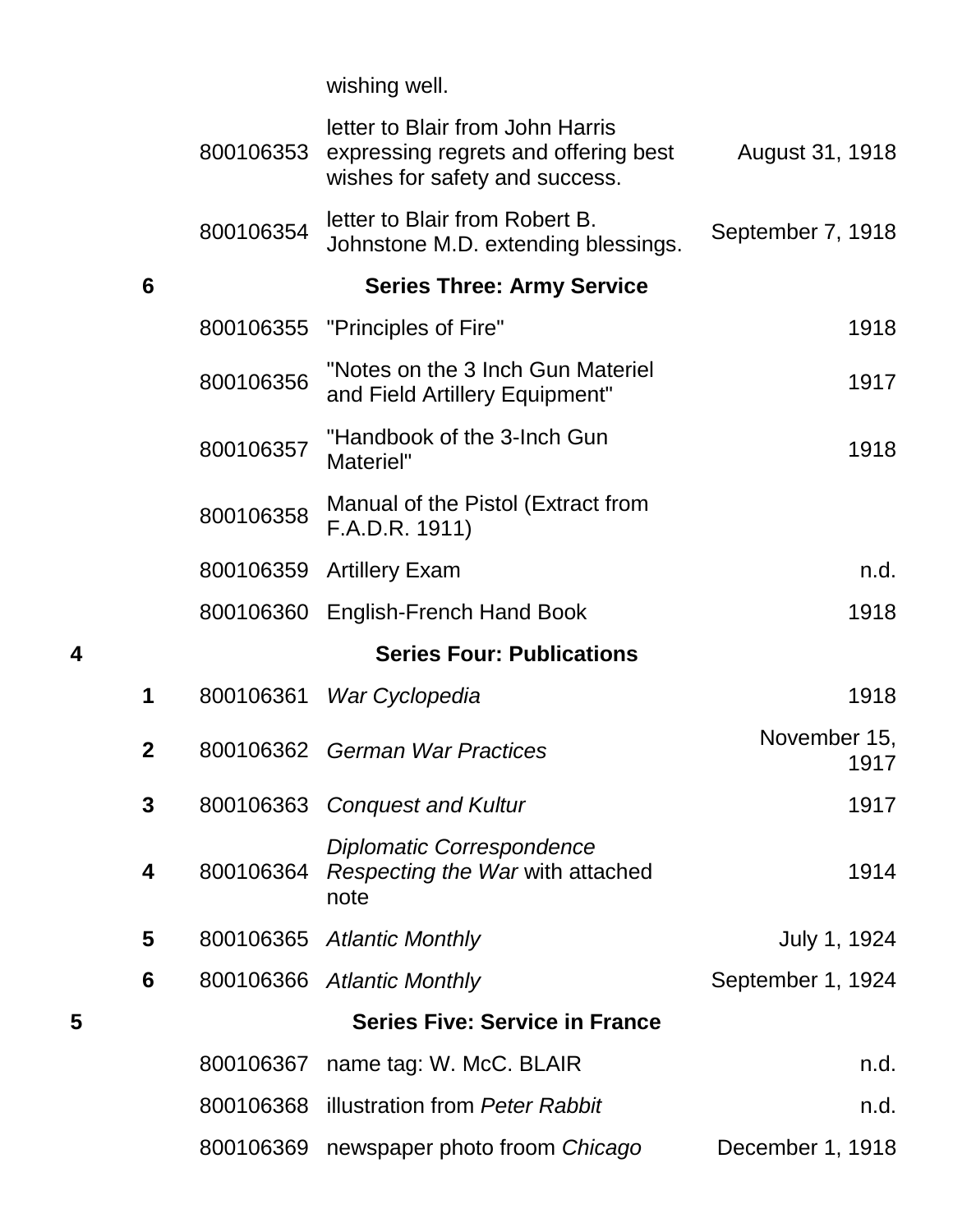# *Sunday Tribune*

|           | 800106370 "Four Minute Men News"         | October 1, 1918         |
|-----------|------------------------------------------|-------------------------|
| 800106371 | Map of the Western Theatre of the<br>War | 1918                    |
|           | 800106372 Map of Western Battle Front    | n.d.                    |
|           | 800106373 The Women's Press              | November 16,<br>1918    |
|           | 800106374 The Women's Press              | November 16,<br>1918    |
|           | 800106375 L'Illustration                 | November 2, 1918        |
|           | 800106376 L'Illustration                 | November 9, 1918        |
|           | 800106378 L'Illustration                 | November 26-23,<br>1918 |
|           | 800106379 L'Illustration                 | December 14,<br>1918    |
|           | 800106380 L'Illustration                 | December 7, 1918        |
|           | 800106381 L'Illustration                 | November 30,<br>1918    |
|           | 800106382 L'Illustration                 | December 28,<br>1918    |
|           | 800106383 L'Illustration                 | December 21,<br>1918    |
|           | 800106384 L'Illustration                 | <b>January 4, 1919</b>  |
| 800106385 | L'Illustration                           | <b>January 11, 1919</b> |
|           | 800106386 L'Illustration                 | <b>January 18, 1919</b> |
|           | 800106387 L'Illustration                 | October 26, 1918        |
|           | 800106388 L'Illustration                 | October 19, 1918        |
| 800106389 | L'Illustration                           | October 12, 1918        |
|           | 800106390 L'Illustration                 | October 5, 1918         |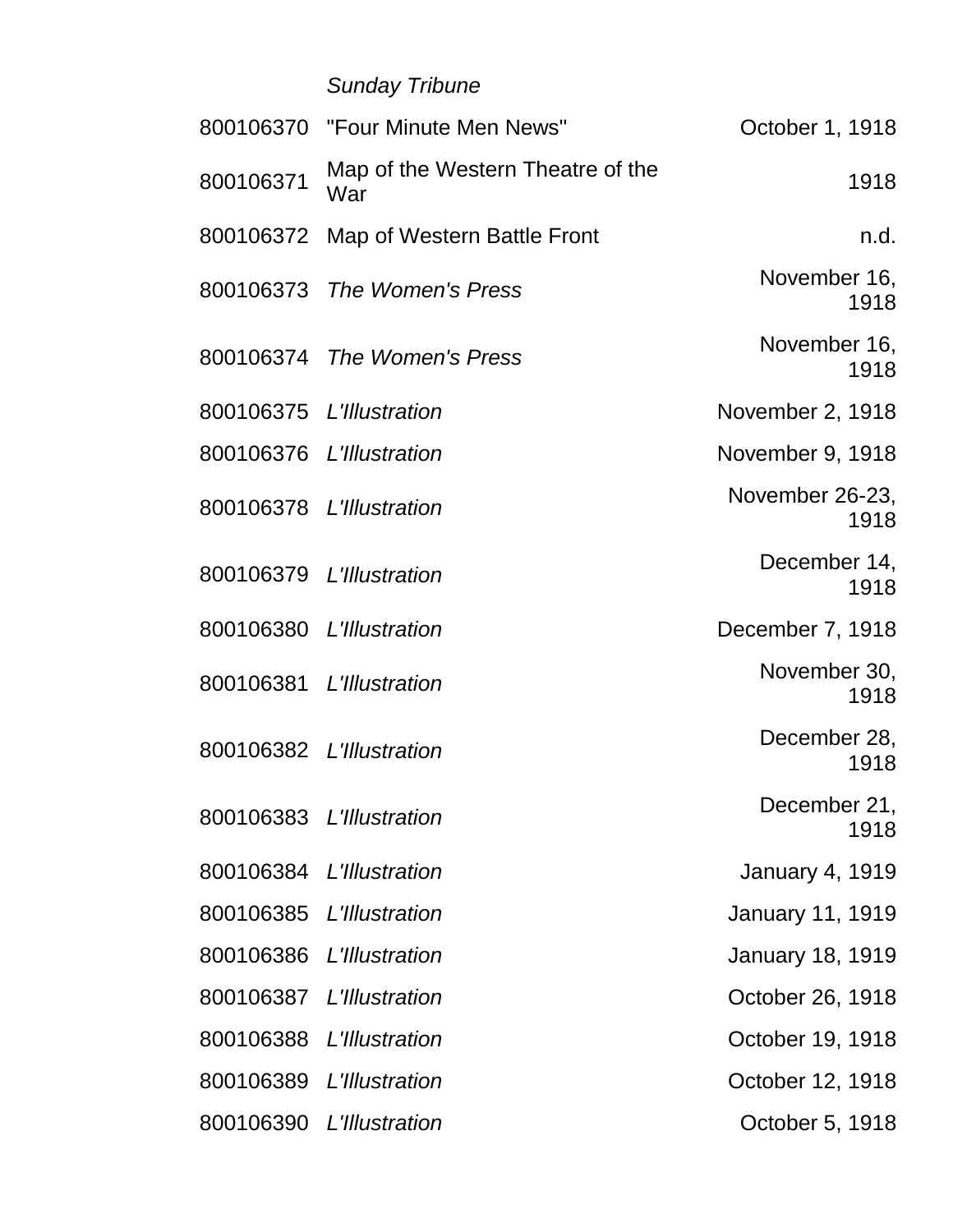|  | 800106391 L'Illustration           | September 28,<br>1918 |
|--|------------------------------------|-----------------------|
|  | 800106392 L'Illustration           | September 21,<br>1918 |
|  | 800106393 L'Illustration           | September 7, 1918     |
|  | 800106394 L'Illustration           | September 14,<br>1918 |
|  |                                    |                       |
|  | photograph: Coorge Crool, Choirman |                       |

| 800106395 | pnotograpn: George Creel, Chairman<br>of the Committee on Public<br>Information | n.d.         |
|-----------|---------------------------------------------------------------------------------|--------------|
| 800106396 | photograph: Harvey O'Higgins,<br><b>Associate Chairman of CPI</b>               | n.d.         |
| 800106397 | photograph: Edgar Sisson, CPI                                                   | n.d.         |
| 800106398 | photograph: Maurice Lyons,<br>Secretary, CPI                                    | n.d.         |
| 800106399 | photograph: (illegible)                                                         | n.d.         |
| 800106400 | photograph: unknown                                                             | n.d.         |
| 800106401 | photograph: Keith Evans, Business<br>Manager, CPI                               | n.d.         |
| 800106402 | photograph: W. Curtis Nicholson                                                 | n.d.         |
| 800106403 | photograph: Thomas Meek                                                         | n.d.         |
|           | photograph: unknown                                                             | n.d.         |
| 800106405 | photograph: (illegible)                                                         | n.d.         |
| 800106406 | photograph: Stanley Renton                                                      | July 4, 1918 |
| 800106407 | photograph: unknown                                                             | n.d.         |
| 800106408 | photograph: (woman) unknown                                                     | n.d.         |
| 800106409 | photograph: (woman) unknown                                                     | n.d.         |
| 800106410 | photograph: (woman) unknown                                                     | n.d.         |